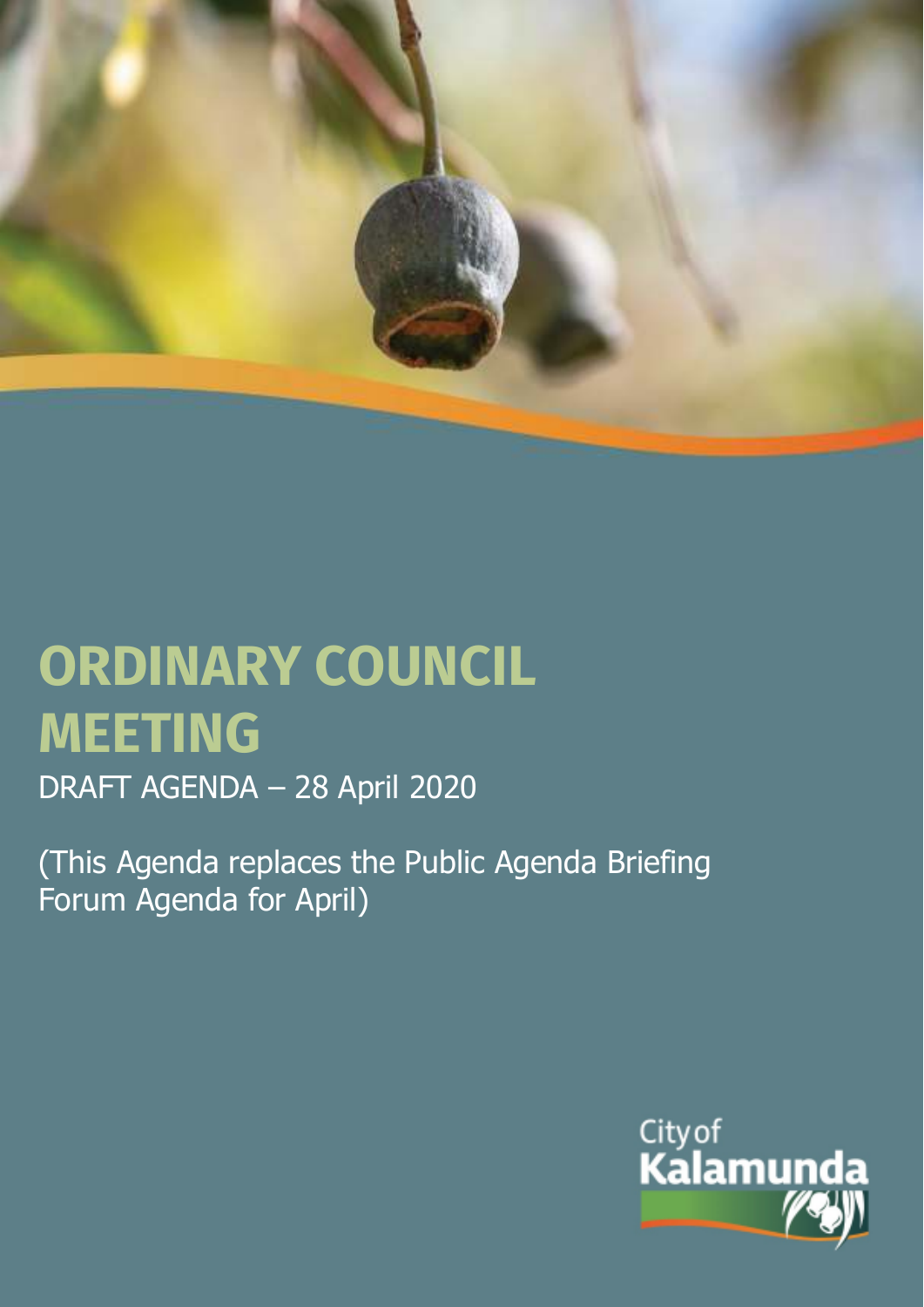# **Our Vision**



# **Connected Communities, Valuing Nature** and Creating our Future Together

# **Core Values**

Service We deliver excellent service by actively engaging and listening to each other.

Respect We trust and respect each other by valuing our differences, communicating openly and showing integrity in all we do.

Diversity We challenge ourselves by keeping our minds open and looking for all possibilities and opportunities.

Ethics We provide honest, open, equitable and responsive leadership by demonstrating high standards of ethical behaviour.

# **Aspirational Values**

**Creativity** We create and innovate to improve all we do.

Courage We make brave decisions and take calculated risks to lead us to a bold and bright future.

Prosperity We will ensure our District has a robust economy through a mixture of industrial, commercial, service and home based enterprises.

Harmony We will retain our natural assets in balance with our built environment.

Our simple guiding principle will be to ensure everything we do will make Kalamunda socially, environmentally and economically sustainable

kalamunda.wa.gov.au

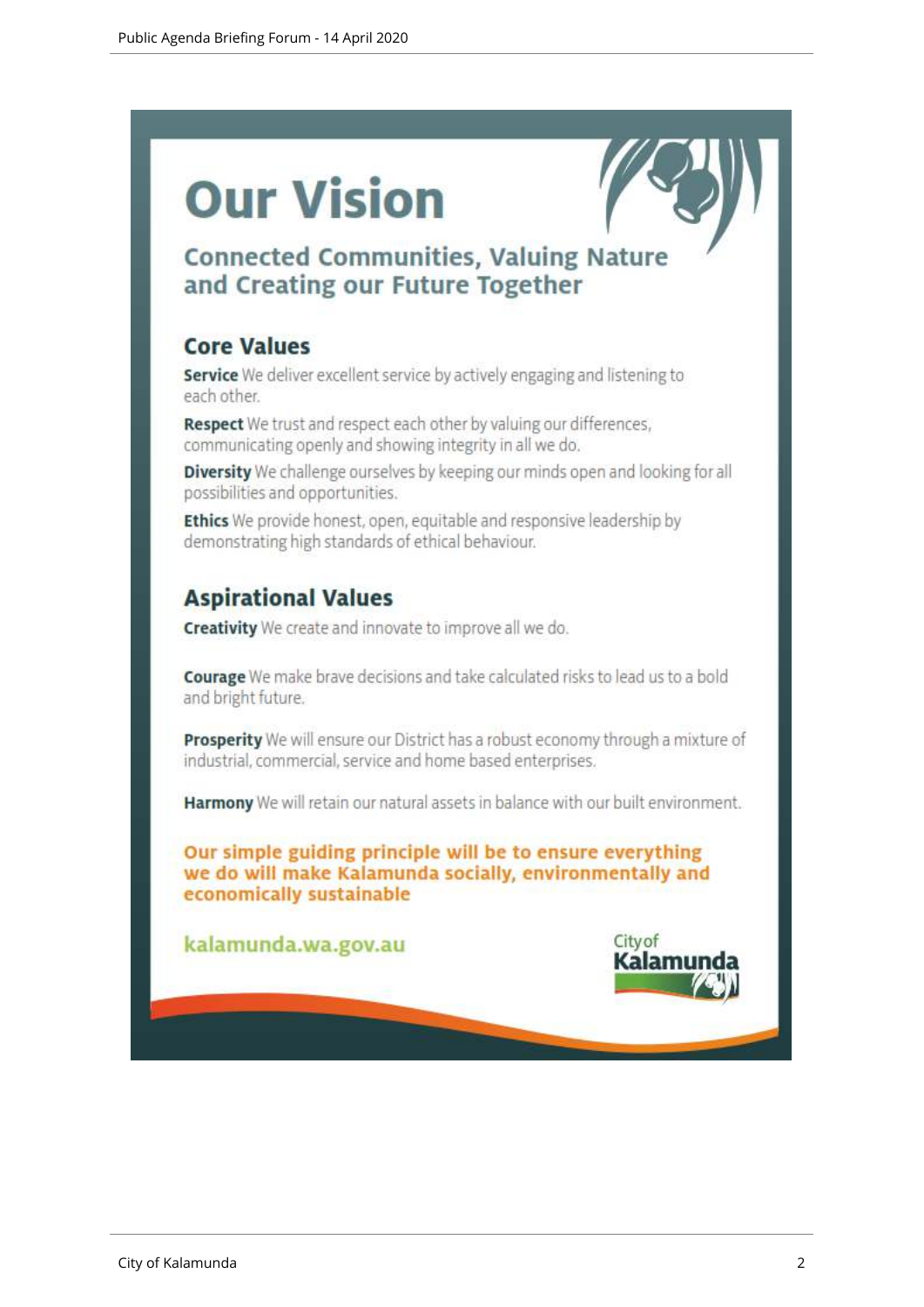#### INDEX

| 2. |                                                                                          |  |
|----|------------------------------------------------------------------------------------------|--|
| 3. |                                                                                          |  |
| 4. |                                                                                          |  |
| 5. |                                                                                          |  |
| 6. |                                                                                          |  |
| 7. |                                                                                          |  |
| 8. |                                                                                          |  |
| 9. |                                                                                          |  |
|    |                                                                                          |  |
|    |                                                                                          |  |
|    | 10.1.1. Draft Activity Centres Strategy - Adoption for Public Advertising5               |  |
|    | 10.1.2. Draft Local Planning Policy 29 - Holiday Houses - Adoption for the Purposes of   |  |
|    |                                                                                          |  |
|    |                                                                                          |  |
|    | 10.2.1. Consideration of Tenders for the Construction of Maida Vale Road/Roe Highway Off |  |
|    |                                                                                          |  |
|    | 10.2.2. Consideration of Tenders for the Provision of Mowing Services (RFT 2006) 31      |  |
|    |                                                                                          |  |
|    |                                                                                          |  |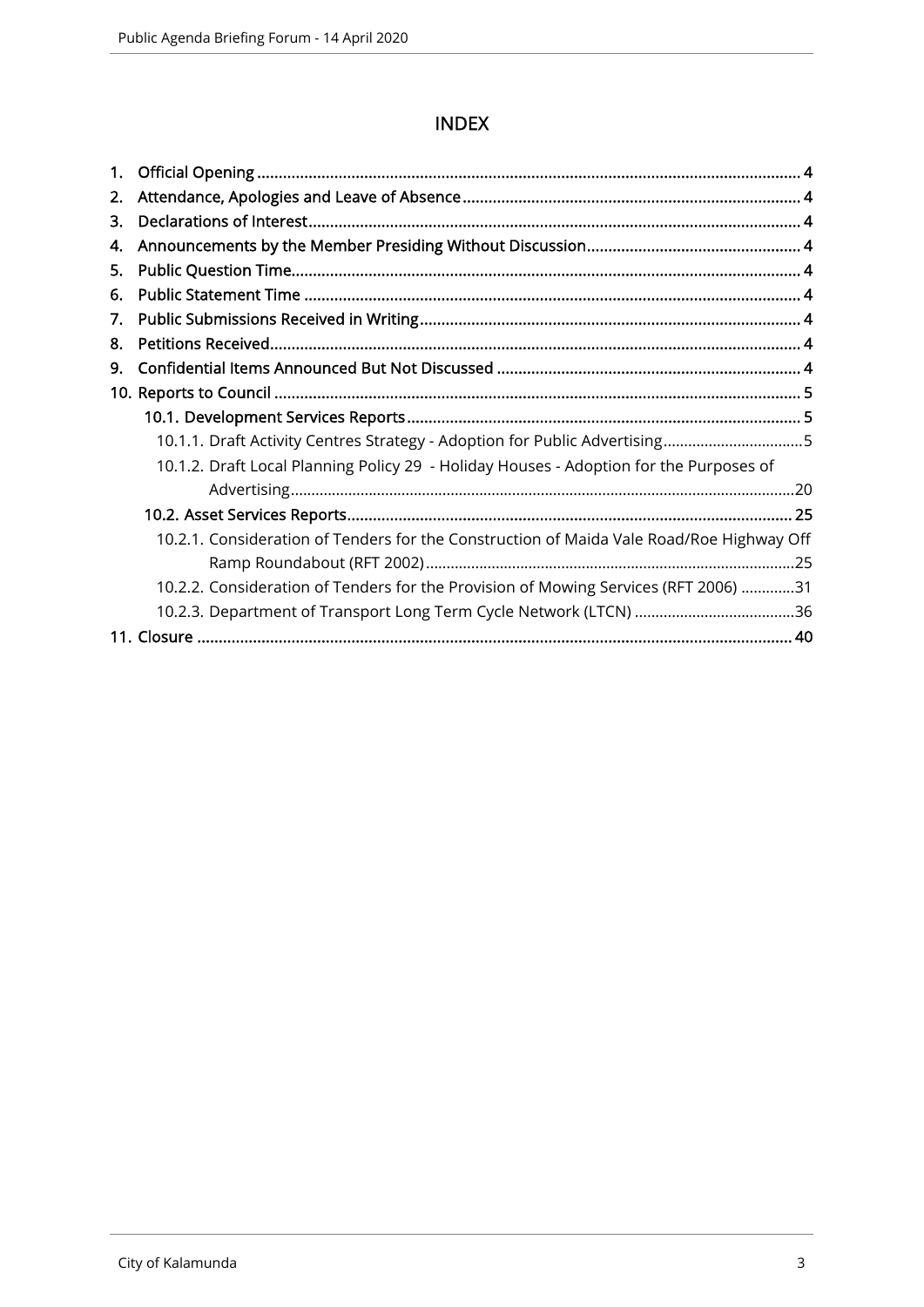## 1. Official Opening

Due to COVID-19 restrictions imposed by Federal and State Governments the City will not conduct the Public Agenda Briefing Forum for the month of April.

| 2. | Attendance, Apologies and Leave of Absence               |
|----|----------------------------------------------------------|
|    | N/A                                                      |
| 3. | <b>Declarations of Interest</b>                          |
|    | N/A                                                      |
| 4. | Announcements by the Member Presiding Without Discussion |
|    | N/A                                                      |
| 5. | <b>Public Question Time</b>                              |
|    | N/A                                                      |
| 6. | <b>Public Statement Time</b>                             |
|    | N/A                                                      |
| 7. | Public Submissions Received in Writing                   |
|    | N/A                                                      |
|    |                                                          |
| 8. | <b>Petitions Received</b>                                |
|    | N/A                                                      |
| 9. | <b>Confidential Items Announced But Not Discussed</b>    |
|    | N/A                                                      |
|    |                                                          |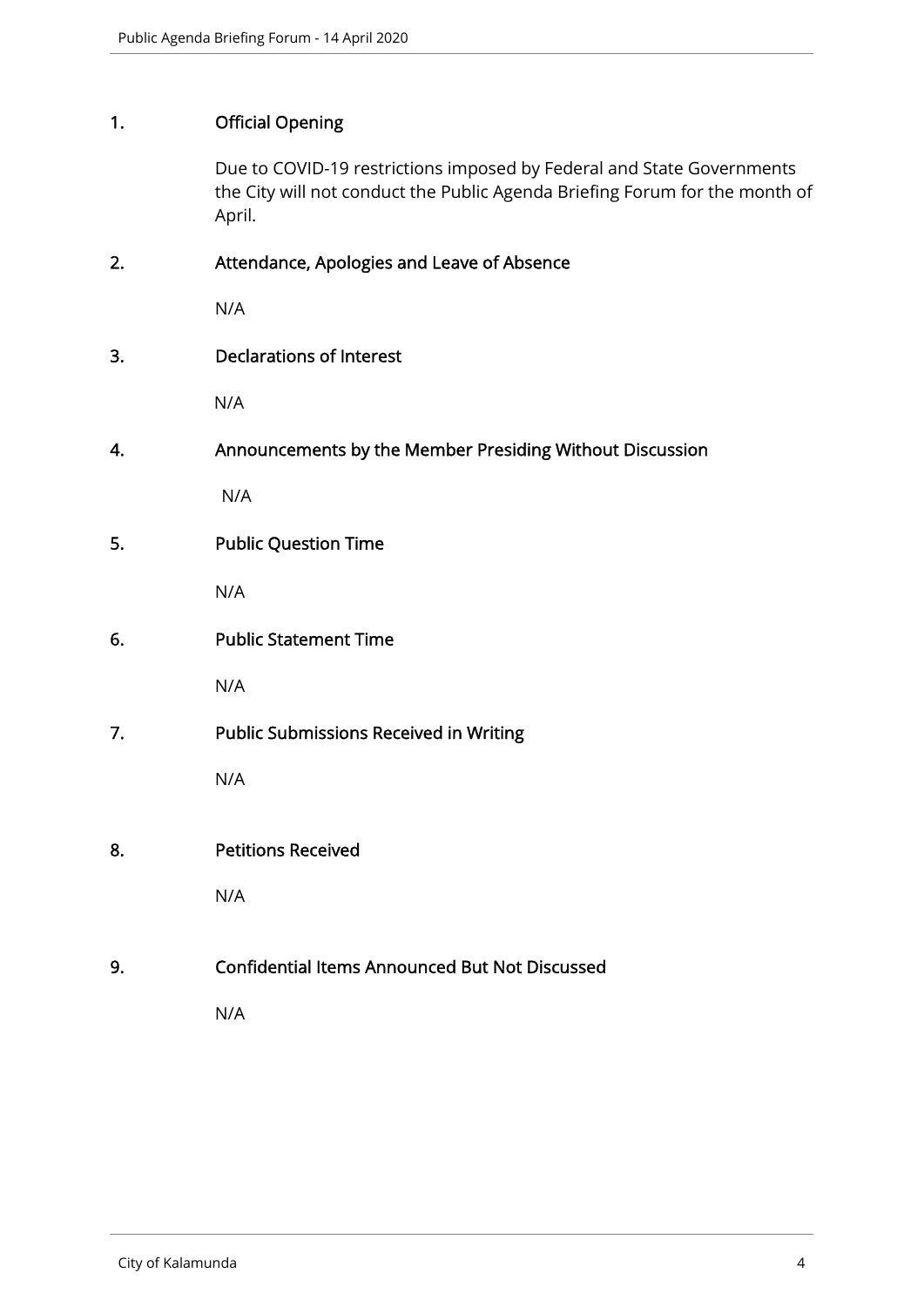#### 10. Reports to Council

#### 10.1. Development Services Reports

#### 10.1.1. Draft Activity Centres Strategy - Adoption for Public Advertising

#### Declaration of financial / conflict of interests to be recorded prior to dealing with each item.

|                       |                       | Applicant<br>Owner | Previous Items<br>Directorate<br><b>Business Unit</b><br>File Reference |    | <b>Development Services</b><br><b>Strategic Planning</b><br><b>PG-STU-041</b><br>City of Kalamunda                                                                                                                                                                                                                                                                                                                                 |
|-----------------------|-----------------------|--------------------|-------------------------------------------------------------------------|----|------------------------------------------------------------------------------------------------------------------------------------------------------------------------------------------------------------------------------------------------------------------------------------------------------------------------------------------------------------------------------------------------------------------------------------|
|                       |                       | Attachments        |                                                                         | 1. | Draft Activity Centres Strategy Report [10.1.1.1 - 153<br>pages]                                                                                                                                                                                                                                                                                                                                                                   |
|                       |                       |                    |                                                                         | 2. | Appendix 3 - Activity Centres Strategy Maps [10.1.1.2 -<br>9 pages]                                                                                                                                                                                                                                                                                                                                                                |
|                       | <b>TYPE OF REPORT</b> |                    |                                                                         |    |                                                                                                                                                                                                                                                                                                                                                                                                                                    |
| $\Box$                | Advocacy              |                    |                                                                         |    | When Council is advocating on behalf of the community to<br>another level of government/body/agency                                                                                                                                                                                                                                                                                                                                |
| ☑                     | Executive             |                    | and budgets                                                             |    | When Council is undertaking is substantive role of direction<br>setting and oversight (e.g. accepting tenders, adopting plans                                                                                                                                                                                                                                                                                                      |
| $\Box$                | Information           |                    | For Council to note                                                     |    |                                                                                                                                                                                                                                                                                                                                                                                                                                    |
| Legislative<br>$\Box$ |                       |                    |                                                                         |    | Includes adopting Local Laws, Town Planning Schemes and<br>Policies. When Council determines a matter that directly<br>impacts a person's rights and interests where the principles of<br>natural justice apply. Examples include town planning<br>applications, building licences, other permits or licences<br>issued under other Legislation or matters that could be<br>subject to appeal to the State Administrative Tribunal |

#### EXECUTIVE SUMMARY

- 1. The Activity Centres Strategy (Strategy) will inform the future planning and land use decisions that will influence economic growth and employment opportunities within the City of Kalamunda (City). See Attachment 1 for the Strategy document.
- 2. The Strategy has been prepared by the City and expands upon the planning implications discussed in the existing Local Planning Strategy 2010. The Strategy will form a part of the future Local Planning Strategy and will ultimately inform the preparation of a new Local Planning Scheme No 4.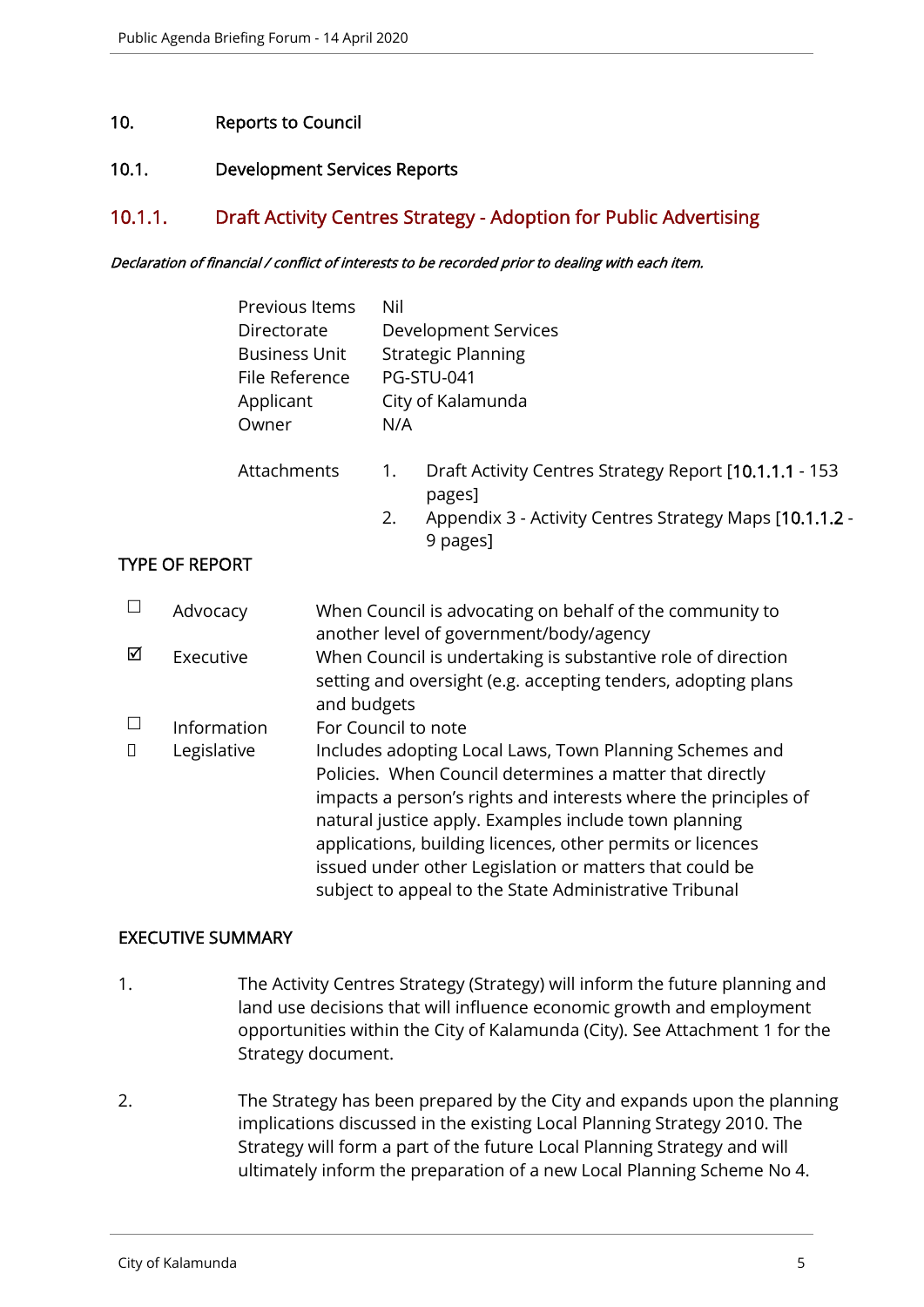3. It is recommended Council adopt the Strategy for the purposes of public advertising.

#### **BACKGROUND**

- 4. The Strategy will form a component of the City's new Local Planning Strategy.
- 5. At present, there is no Activity Centres Strategy endorsed by the City. It is considered important to have a Strategy of this kind to guide future strategic and statutory planning decision making for commercial, mixed use, and surrounding land use and development. The City's Economic Development Strategy, adopted in December 2017, has helped to inform the Strategy.
- 6. Planning strategies of this nature are recommended to be reviewed every five years.

#### DETAILS AND ANALYSIS

- 7. The Strategy has been prepared in accordance with the Western Australian Planning Commission (WAPC) Local Planning Manual 2010 (Manual).
- 8. The Manual forms a guide to the preparation of local planning strategies and schemes in Western Australia. The Strategy incorporates the relevant activity centre and commercial development considerations from the Manual. The key considerations are outlines as follows:
	- a) Context for assessment of future growth and land allocation requirements as well as the hierarchy of urban centres where there is more than one.
	- b) Characteristics of the local economy, including economic base, interrelationships and resource requirements; for example, human, material, energy.
	- c) Key industrial and business locations, including their nature and servicing requirements; for example transport, communications, water, energy.
	- d) Workforce participation by employment sectors (proportion and comparison with state and regional average).
	- e) Past and likely future changes in the economy, including changes to the economic base, employment and workforce.
	- f) Pattern of regional, district and local centres including the nature, composition, location, scale and associations (between uses and with transport).
	- g) Current and future retail and commercial floor space requirements, with reference to commercial services, population growth, employment and accessibility.
	- h) Transport assessment impact of the retail and commercial activity.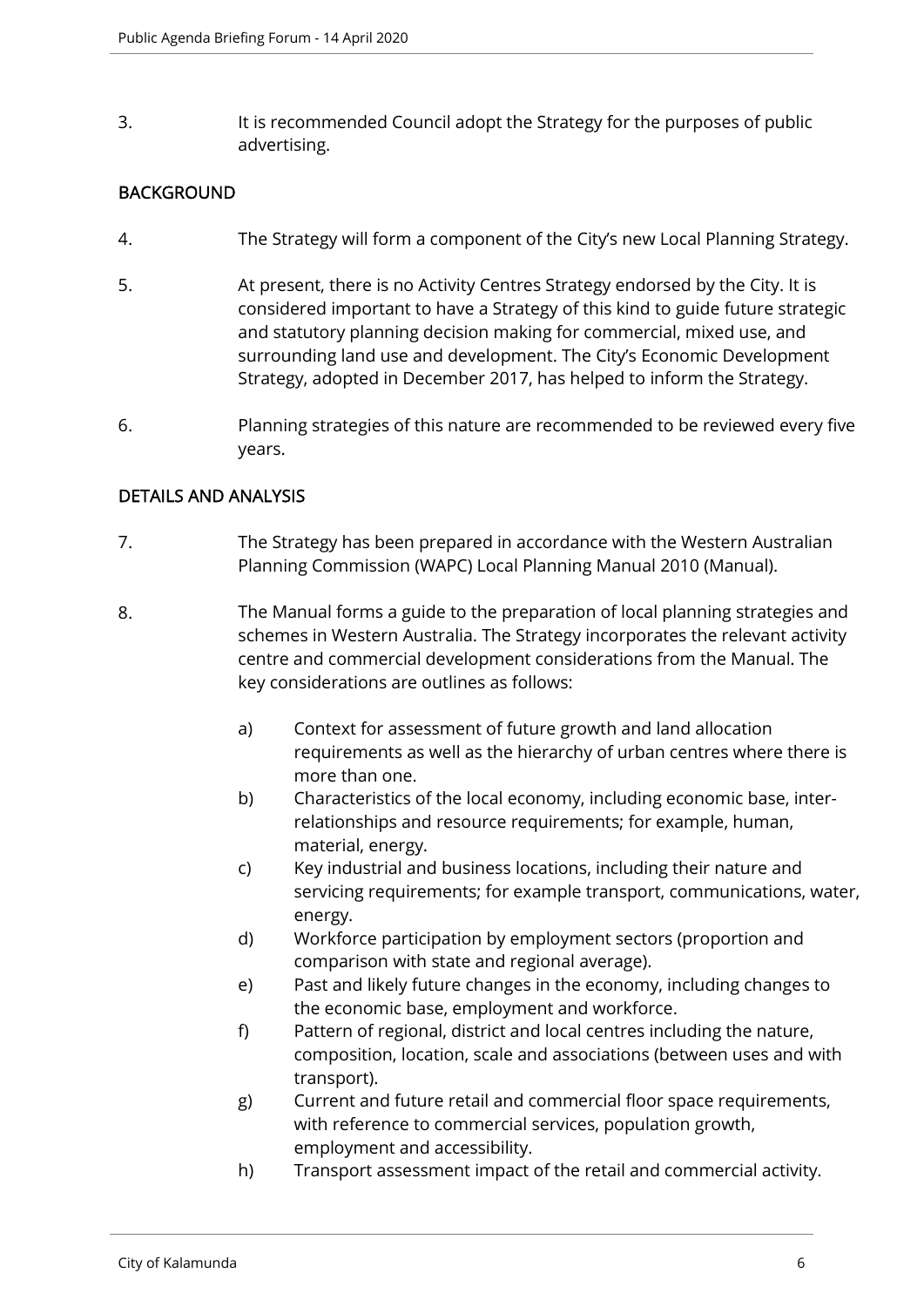9. The Strategy has the following overarching goal:

The City of Kalamunda will have a network of commercial activity centres that are characterised by their diversity, flexibility and unique character.

- 10. The Strategy has the following overarching objectives:
	- a) To respond to the change and growth of population.
	- b) To ensure an equitable spatial distribution of facilities so that communities are not geographically disadvantaged from activity centres.
	- c) To improve the aesthetics of activity centre environments.
	- d) Reflect best practice land use planning and provide a robust framework for local commercial and activity centres.
- 11. An activity centre hierarchy has been prepared for the City based on the level of centres established through State Planning Policy 4.2 – Activity Centres Perth and Peel 2010 (SPP4.2). The City believes a variety of activity centres should be provided to meet the diverse requirements of the community. A summary of the hierarchy is outlined below:

| Hierarchy                                        | Role / Description                                                                                                                                                                                                                                                                                                                                                                 |
|--------------------------------------------------|------------------------------------------------------------------------------------------------------------------------------------------------------------------------------------------------------------------------------------------------------------------------------------------------------------------------------------------------------------------------------------|
| <b>District Activity</b><br>Centre (DAC)         | District Centres have a greater focus on servicing the<br>daily and weekly needs of residents. Their relatively<br>smaller scale catchment compared to Regional<br>Centres enables them to have a greater local<br>community focus and provide services, facilities and<br>job opportunities that reflect the needs of their<br>catchments.<br>Example - Kalamunda District Centre |
| Neighbourhood<br><b>Activity Centre</b><br>(NAC) | Neighbourhood Centres have a more limited role in<br>providing convenience retailing and community<br>facilities for an immediate surrounding catchment.<br>Usually, these centres are anchored by a<br>supermarket. In some cases, these centres also serve<br>a tourist market.<br>Example - Sanderson Road Neighbourhood Centre                                                 |
| <b>Local Activity</b><br>Centre (LAC)            | Local Centres consist of a small group of shops that<br>typically serve a local, walkable catchment, and<br>provide for the daily convenience and 'top-up' needs<br>of residents and passing motorists. Less than<br>1500m2 net lettable area (NLA).<br>Some of these small centres contain a limited<br>number of community facilities and other uses.                            |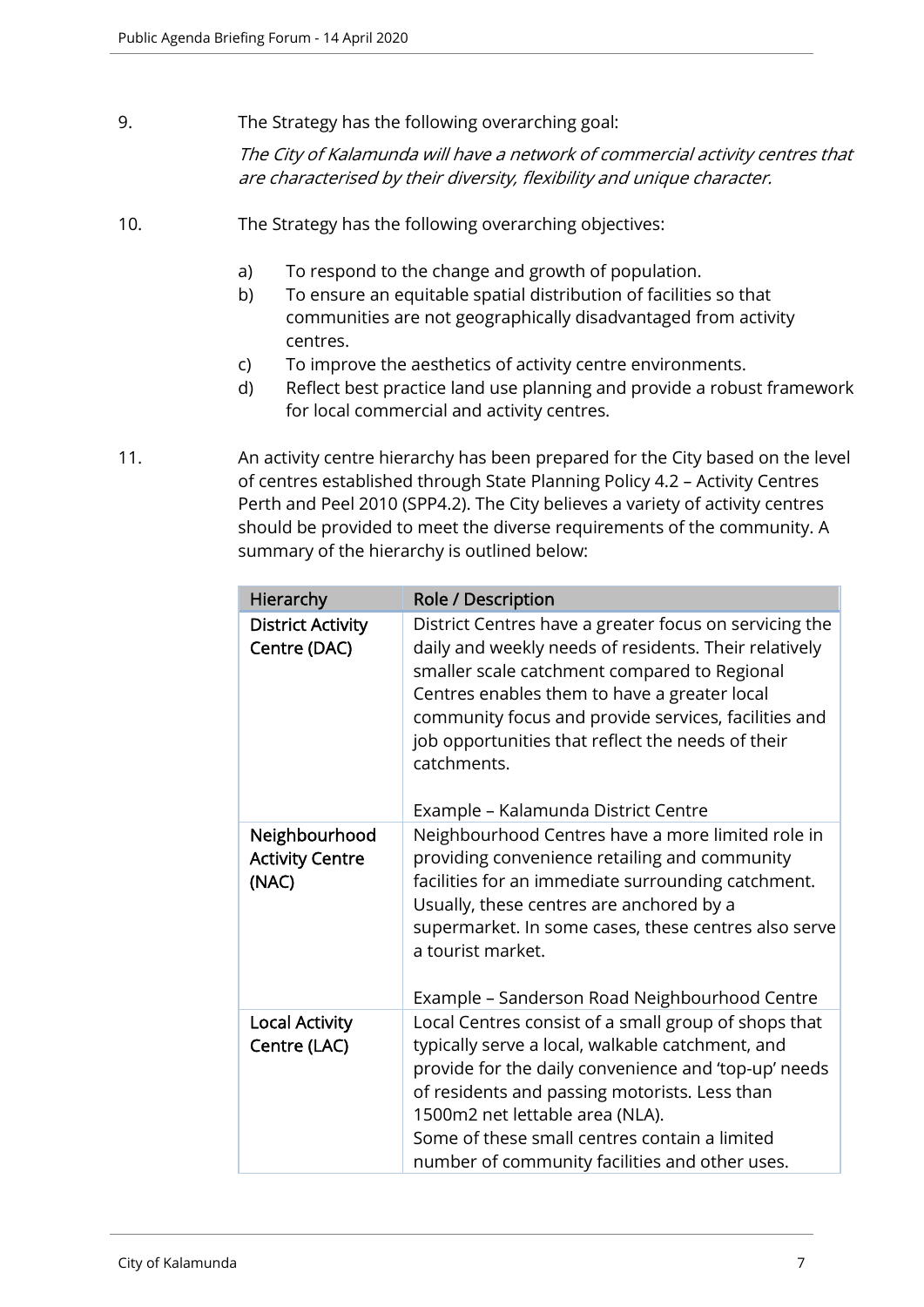|                               | Numerous Local Centres are located throughout City<br>of Kalamunda, mainly in the urban region.<br>Example – Gooseberry Hill (Railway Road) Local<br>Centre |
|-------------------------------|-------------------------------------------------------------------------------------------------------------------------------------------------------------|
| Convenience<br><b>Centres</b> | Convenience Centres provide the day to day<br>convenience needs of local communities.<br>Example - Walliston (Walliston Deli, Grove Road /<br>Canning Road) |

- 12. The Strategy establishes strategic guidance for activity centres within the City which will assist agencies, community groups, developers, businesses and residents understand the City's direction with regard to strategic activity centre planning, development and management. It will also provide an integral reference document for the City.
- 13. The Strategy takes into consideration current and future population projections, housing and other demographic factors. The key trends and projections influencing the Strategy are:
	- a) The City's forecasted population is expected to increase from 60,739 in 2018 to 76,179 people by 2036;
	- b) The suburbs of Forrestfield, High Wycombe and Wattle Grove are anticipated to have the greatest population increases over this period;
	- c) The increased population in these suburbs will, in turn, increase the local commercial workforce providing a challenge to cater for an increased demand for population driven commercial uses; and
	- d) An expansion of existing centres and new activity centres is a likely response to an increased population.
- 14. It should be noted that the City's 2018 ABS Estimated Resident Population is stated as being 58,946. This demonstrates that current forecasts are not being achieved to date.
- 15. The Strategy takes into consideration current and future socioeconomic trends. Compared with the Greater Perth metropolitan area and Western Australia, the City has:
	- a) Higher median individual income.
	- b) Higher median household income.
	- c) A much higher proportion of separate houses and much lower proportion of medium and higher density housing.
	- d) A lower proportion of houses being rented and a higher proportion of owner-occupied houses.
	- e) Generally, more cars per dwelling.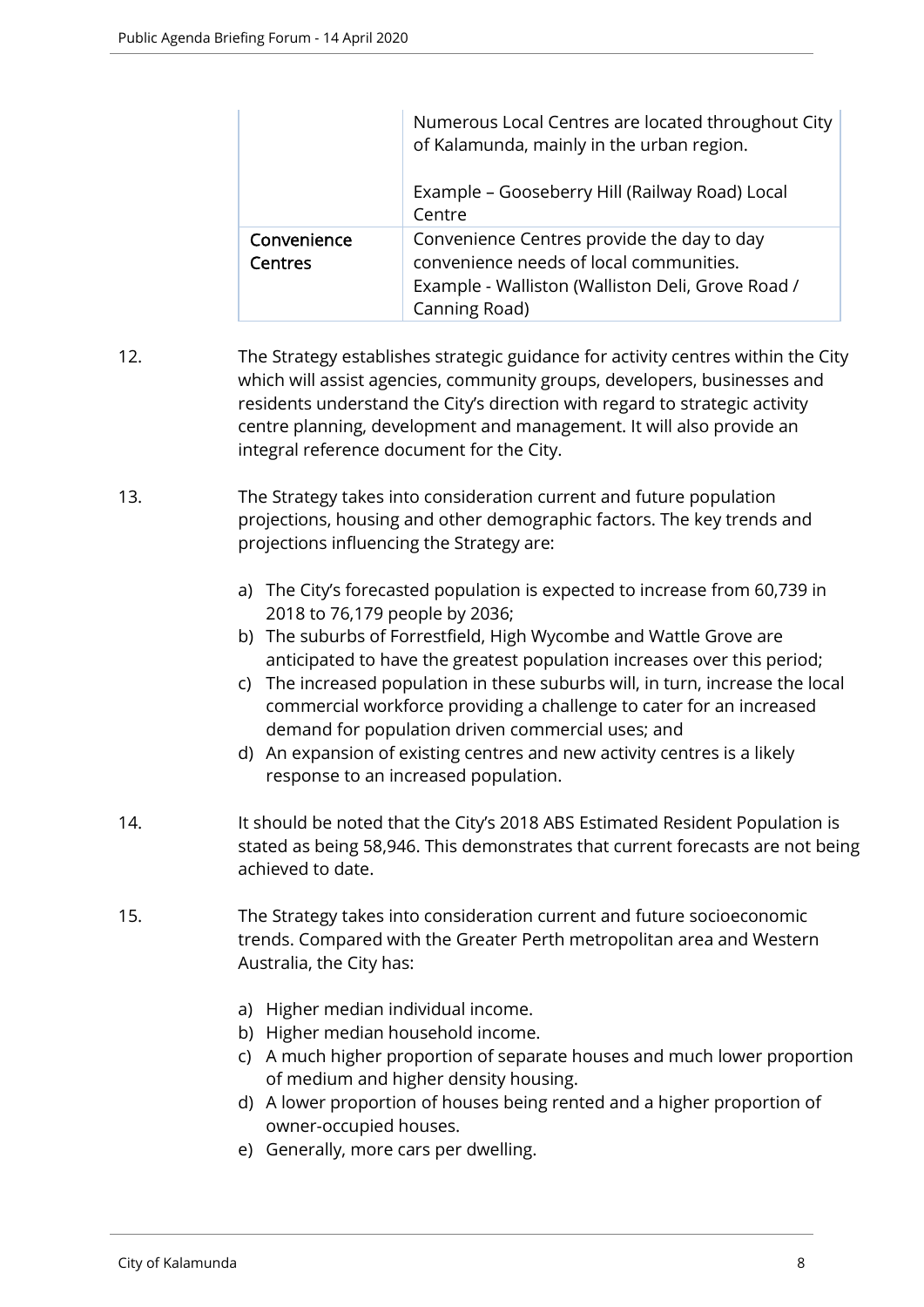- f) A lower proportion of people with a bachelor degree / diploma or higher educational qualifications, but a higher proportion of Certificate III – IV qualifications.
- g) A lower proportion of managers and professionals in the resident workforce, but a higher proportion of clerical & sales workers, technicians & trades workers and machinery operators & drivers.
- h) A much higher proportion of people working in Transport, Postal and Warehousing industries.
- i) Lower rate of employment self-sufficiency.
- j) Lower unemployment rate.
- 16. The Strategy considers the demand to provide for an anticipated future growth in the workforce. At current rates of workforce participation there will be an additional 8,500 City residents in the workforce by 2036. To maintain the current employment self-sufficiency ratios around 4,500 – 4,800 new jobs will be required in the City and more if employment self-sufficiency is to be increased. Some of this employment will be in commercial centres and public purpose centres (schools, hospitals, aged care) as they expand to serve the local population. Their scale is correlated with population growth. New jobs in these centres and complexes might be expected to account for up to 40% of new jobs.
- 17. A number of factors will affect the success and functionality of the City's activity centres in the future. The key considerations for future activity centre planning are described below.

#### 18. Demographic Changes

- a) Population growth is often associated with increased economic growth and employment opportunities in a region.
- b) It is expected to impact on several industries in the City, particularly education and training, health care and social assistance and retail trade.
- c) This will create a demand for job opportunities, developing a pool of labour from which businesses can source, while driving demand for a range of goods and services to support household consumption.

#### 19. Consumer Behaviour

- a) Consumer expenditure is increasingly trending towards households reducing debt, paying down mortgages and embracing the 'sharing economy'.
- b) The retail sector is constantly changing as consumer preferences shift in response to new trends and economic factors, such as online shopping and increased demand for ready to consume products.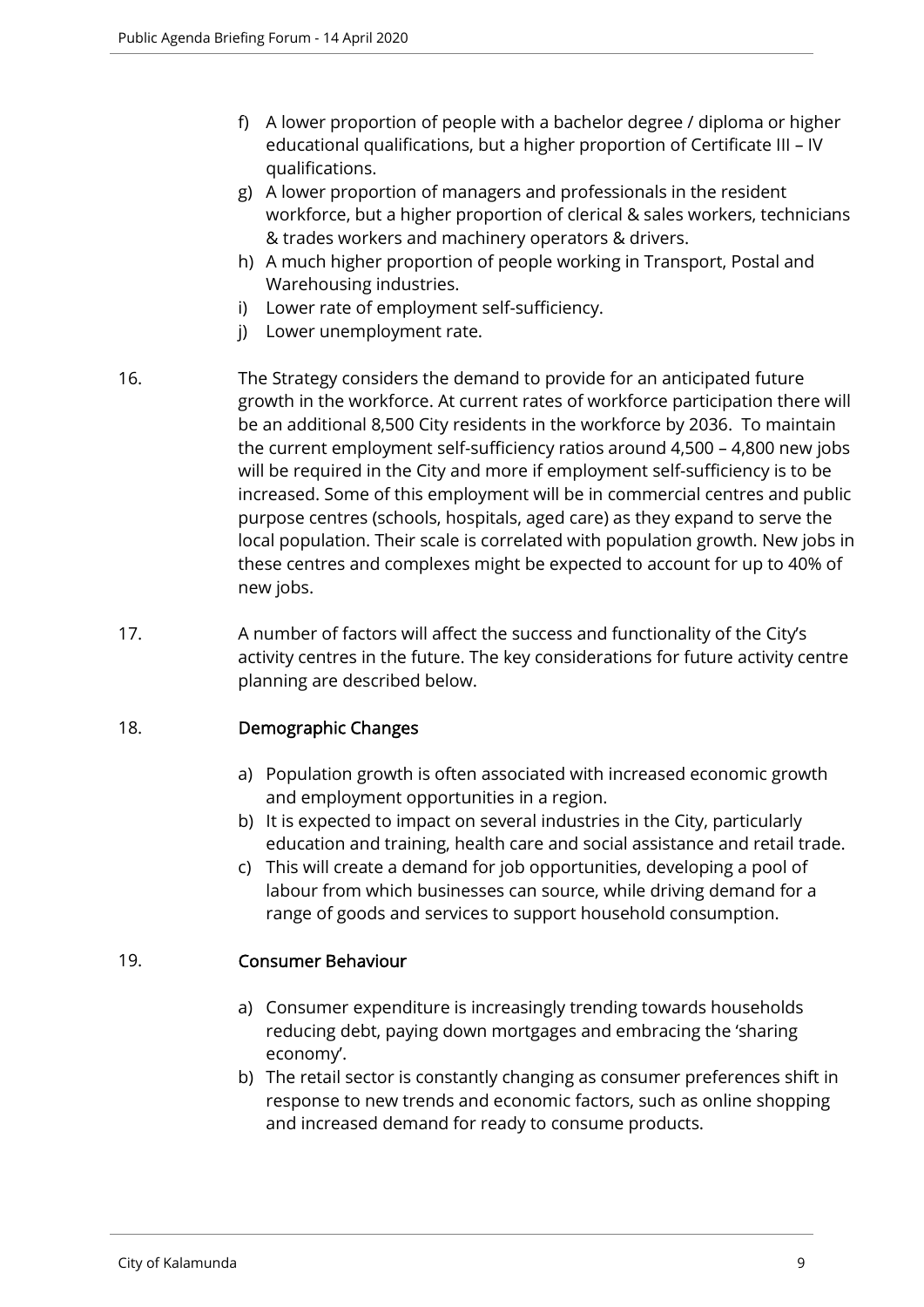- c) Shifts in consumer preferences and the emergence of online shopping will continue to erode the need for traditional "bricks and mortar" store-based retail.
- d) Online shopping enables consumers to access goods and services from across the globe rather than being reliant on local retailers, which will likely negatively impact on demand in the City's retail trade industry.

#### 20. Innovation and Technology

- a) Innovation has contributed to consumer demands shifting from purchasing physical objects to a preference for digital content, which is changing the way people both access and store information and entertainment.
- b) This has resulted in reduced and changed demand for a range of goods and services, such as physical printed content (e.g. books, magazines, newspapers, CDs and DVDs), and also for service providers that leased space for this content (e.g. libraries, DVD hire), and entertainment/ leisure activities.
- c) A growing trend amongst consumers that will slightly offset some of the changes being driven by technology is the desire to have locally based authentic experiences. This trend will drive more people to want to shop locally, and if unique and authentic experiences are developed it will also attract visitors to the region from the broader Perth metropolitan area.
- d) Mobile internet, automation of knowledge work, machine-based learning, cloud technology, advanced robotics and autonomous vehicles, next generation genomics, energy storage, 3D printing, advanced materials and renewable energy are just some of the known technologies that will change the face of how we do business and live into the future.

#### 21. Major Development and Infrastructure Delivery

Major projects and infrastructure developments in the City include:

- a) Perth Airport and Freight Access Project (Gateway WA)
- b) Forrestfield-Airport Link
- c) Forrestfield North
- d) Maddington-Kenwick Strategic Employment Area (MKSEA)
- e) Maida Vale South
- f) Wattle Grove South (Potential)
- g) Forrestfield-Thornlie Link
- 22. These projects will provide access to services, infrastructure and amenity for local residents and businesses, and have the potential, if promoted and facilitated proactively, to generate quality investment attraction outcomes for the City.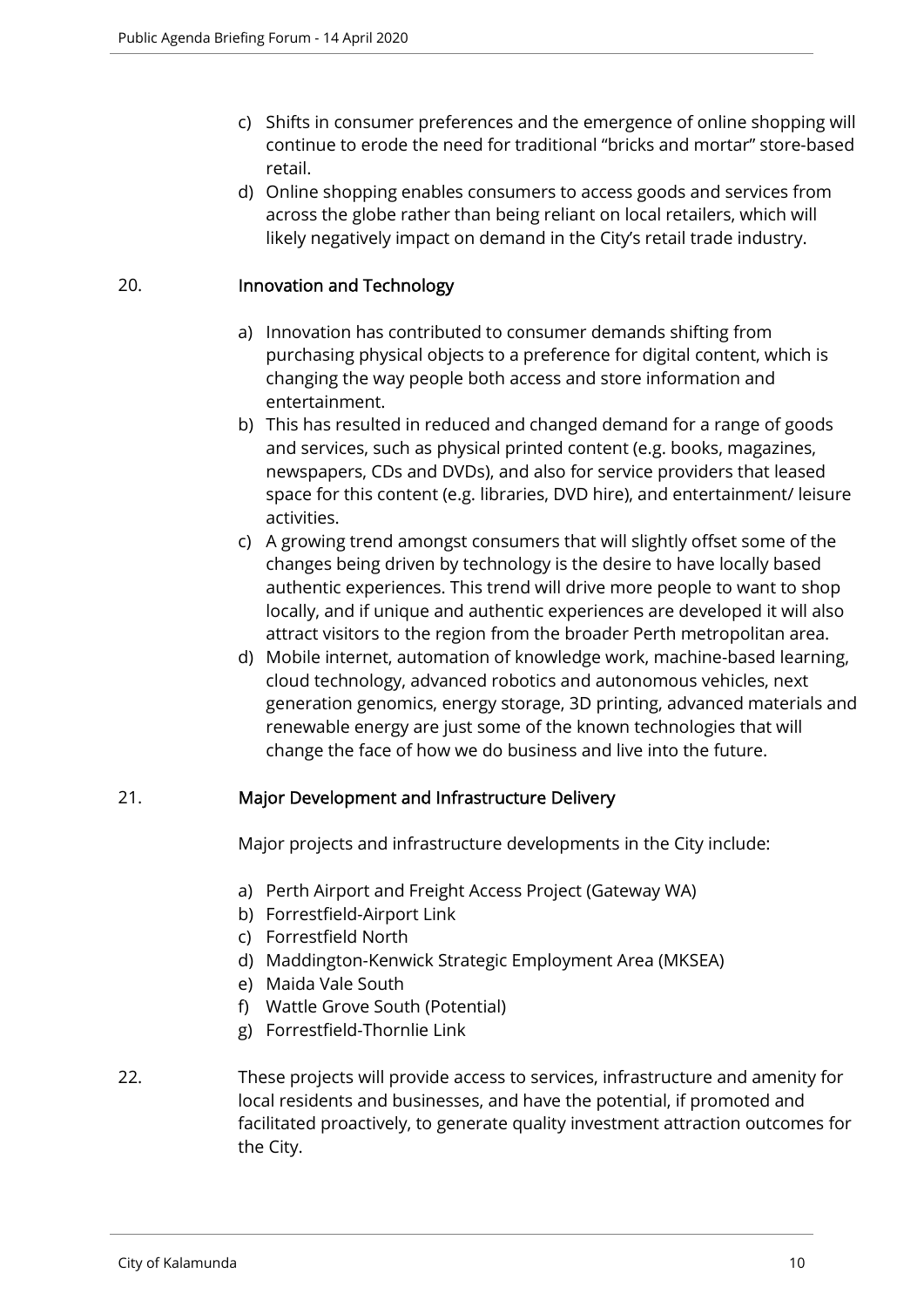#### 23. Local Attributes

- a) The City's centres are generally small and specialised. Most centres are limited to groceries, takeaway and a few specialty stores that service the community.
- b) The City has no centres above the District Activity Centre category, and have very limited bulky goods retail stores or opportunities for these.
- c) The City's centres are heavily influenced by the Strategic Metropolitan Centres (SMC) and Secondary Activity Centres (SAC) of surrounding local governments, such as Midland SMC, Cannington SMC and Belmont SAC which cater for a broad range of retail and commercial services and limit the demand for a variety of retail types occurring in the City.
- d) The Kalamunda DAC is an example of a centre that is heavily influenced by its local attributes, with additional demand coming from the tourism and recreation (cycling in particular) market.

#### 24. Retail Analysis

The City engaged MGA Planners to undertake a Retail Analysis to provide an indication of appropriate retail scale and distribution over time. The Retail Analysis uses a retail gravity model (model) to inform the future planning implications for activity centres. The outputs of the model are for the predicted net lettable area (NLA) of activity centres for the years 2026 and 2036.

#### 25. District Centres

Planning and improvements for the City's DAC's will be subject to Activity Centre Plans. The Kalamunda Activity Centre Plan was adopted by Council in March 2020, and the Forrestfield Activity Centre Plan is anticipated to be developed in 2021-2022.

26. For District Centres the model predicts that:

- a) By 2036 there be an additional 4044 NLA to the Forrestfield DAC (Map Ref – 2); and
- b) There will be an additional 20006 NLA to the Kalamunda DAC by 2036 (Map Ref – 14).

#### 27. Neighbourhood Centres

An action of the draft Local Housing Strategy 2019 will be to investigate appropriate zoning surrounding neighbourhood centres, subject to community engagement.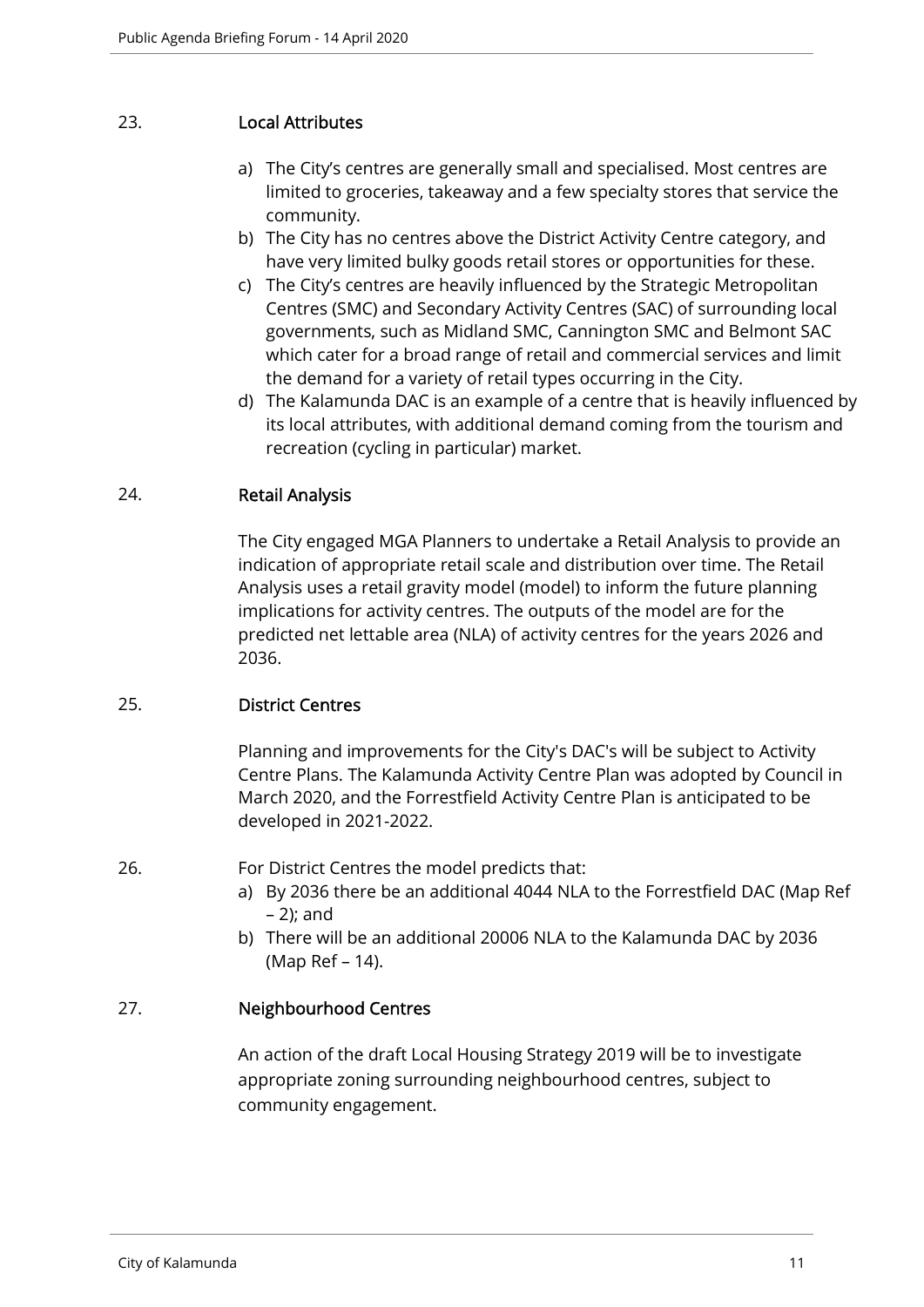28. Existing Townscape Improvement Plans to be reviewed and, for centres that don't have Townscape Improvement Plans, new plans to be considered for development. The implementation of these plans will need to be budgeted for and programmed on a rolling basis over several years.

#### 29. Local Centres

Forrestfield LAC (Map Ref – 3) located on Berkshire Road is the only local centre considered for expansion. The City's Public Open Space Strategy identifies Berkshire Road Reserve, which neighbours Forrestfield LAC for potential transfer to enable the expansion of Forrestfield LAC.

#### 30. Future Activity Centres

Retail modelling by MGA Planners predicts that:

- a) By 2026, 5000m2 NLA will be established in Forrestfield North. Retail modelling undertaken for the Forrestfield North Local Structure Plans (LSP) by AEC (consultant part of the Forrestfield North project team) has estimated a retail floorspace of 1,250m2 by 2026 and 9,150m2 by 2036.
- b) A NAC in Maida Vale South won't be supported by 2026. The NAC may however be feasible in 2036.
- c) Depending on the direction of Wattle Grove South established by community engagement, concept and detailed planning, retail modelling by MGA Planners predicts that a NAC in Wattle Grove South wouldn't be supported by 2026, however may be feasible by 2036.
- 31. A site on the corner of Midland Road and Kalamunda Road (Maida Vale NAC) in Maida Vale has had a MRS Amendment initiated in 2014 for rezoning to enable the development of a NAC. The site is currently zoned Rural under the MRS and Special Use under the City's Local Planning Scheme No. 3.
- 32. The site will also require a Local Planning Scheme Amendment for a NAC to be possible. The MRS Amendment is with the WAPC, with no determination provided to date. Although analysis by MGA Planners found the inclusion of 5,000m² at the Maida Vale NAC would be feasible in the short-term, the impacts on the development of Forrestfield North were considered significant. It is recommended an activity centre at Maida Vale NAC be considered post 2026 and subject to retail sustainability assessment being prepared at an earlier date to support its establishment.
- 33. A site on Maida Vale Road in Maida Vale is identified as commercial by the Cell 6 LSP. The size of the site will be able to support a LAC. Analysis by MGA Planners concluded that a LAC will be able to be supported in that location and will have minimal impacts on the other activity centres. A development application for a commercial development at the site was approved by the Metro East Development Assessment Panel in 2019.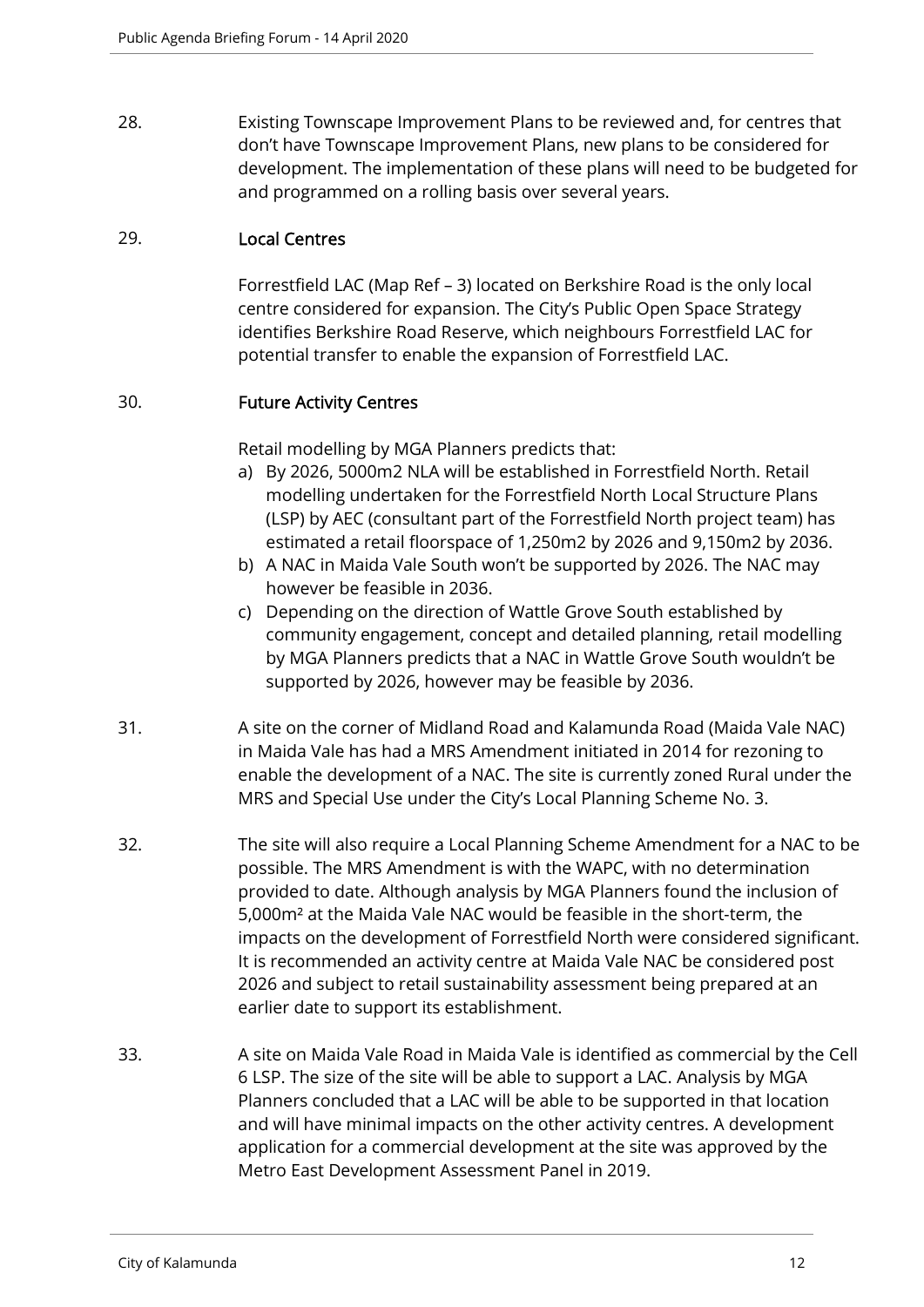- 34. In March 2018 the State Government's North East Sub-Regional Framework identified the Pickering Brook Townsite for planning investigation. In June 2018 the State Government announced a taskforce to assist with the future planning and tourism initiatives for the area. In conjunction with the City's Rural Strategy the work of the taskforce will investigate the opportunities for an activity centre. The scale and site of this activity centre will be determined during these detailed investigations.
- 35. For the other activity centres the predicted outputs of the model may also be above or below what eventuates due to additional considerations. The model should only be considered as a guide when informing future planning decisions and any significant planning decisions should include a site-specific retail demand analysis.

#### 36. Existing Activity Centres

Assessing the catchments of the City's existing activity centres will be considered as part of the Local Housing Strategy 2019. Community engagement will be required as part of any activity centre investigation process. The planning of activity centres is based on contemporary planning principles and philosophies outlined in SPP4.2 and Liveable Neighbourhoods. The following key principles generally apply. They:

- a) Are of a Neighbourhood Centre or higher status.
- b) Are in proximity to public transport routes.
- c) Have readily available sewer or are in close proximity to existing sewer services.
- d) Are not impacted by the ANEF aircraft noise contour.
- 37. Local centres and lower order convenience retail nodes are generally not considered suitable for land use improvements or increased densities because the scale of commercial development and amenities, from a planning perspective, did not warrant increased densities. Additionally, many areas surrounding local centres or retail nodes were recently increased in density as part of the City's Local Housing Strategy 2014 and Local Planning Scheme Amendment 82.

#### 38. Public and Private Realm

Many of the City's Activity Centres haven't received upgrades or development for a period of time and have deficient landscaping and infrastructure in the surrounding private and public domain. The lack of appropriate design guidelines and development controls has resulted in poor built form outcomes.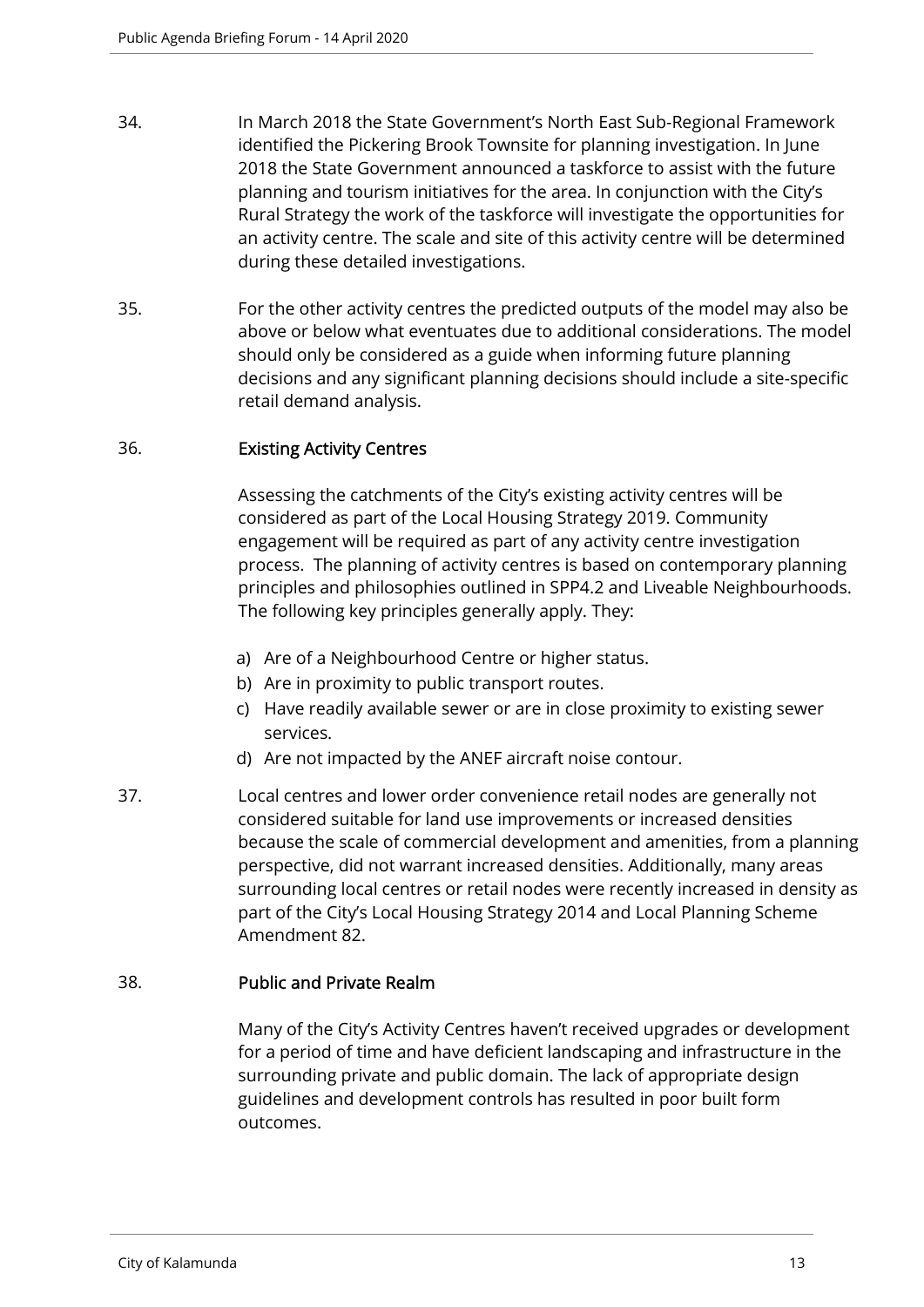- 39. A number of townscape improvement plans for local and neighbourhood centres were developed in 2010. There has been limited implementation of these plans since they were developed. The Strategy recommends that these Townscape Improvement Plans be considered for review, and those centres that don't have Townscape Improvement Plans be considered for plans to be developed.
- 40. Townscape Improvement Plans to be considered for review are as follows:
	- a) Sanderson Road NAC (Map Ref 17)
	- b) Edinburgh Road NAC (Map Ref 1)
	- c) High Wycombe East LAC (Map Ref 10)
	- d) High Wycombe East NAC (Map Ref 9)

Townscape Improvement Plans to be considered for development:

- a) High Wycombe West NAC (Map Ref 12)
- b) Wattle Grove NAC (Map Ref 26) (A Local Development Plan may be most appropriate for this activity centre to ensure future development fits within the existing built environment)
- 41. It is recommended that as funding and resources allow the City should aim to improve the public realm of one of the centres, subject to an adopted townscape improvement plan, every three years.
- 42. Currently the City's Long-Term Financial Plan only includes Sanderson Road NAC improvements in the budget. The Long-Term Financial Plan will be required to be reviewed to include the public realm improvements of other activity centres, subject to a townscape improvement plan, in accordance with Action 3.1.3 of the Strategy.

#### 43. Car Parking

Car parking provisions are detailed within the Local Planning Scheme No. 3 and outline the parking requirements for different uses. Cash-in lieu can be accepted where car parking requirements are not met and, if the City so agrees, contribute to the cost of land acquisition and development by the local government of a public car park.

44. It is recommended the City investigates the need for a Car Parking Strategy to determine the best provisions and use for cash-in-lieu within Local Planning Scheme No. 3.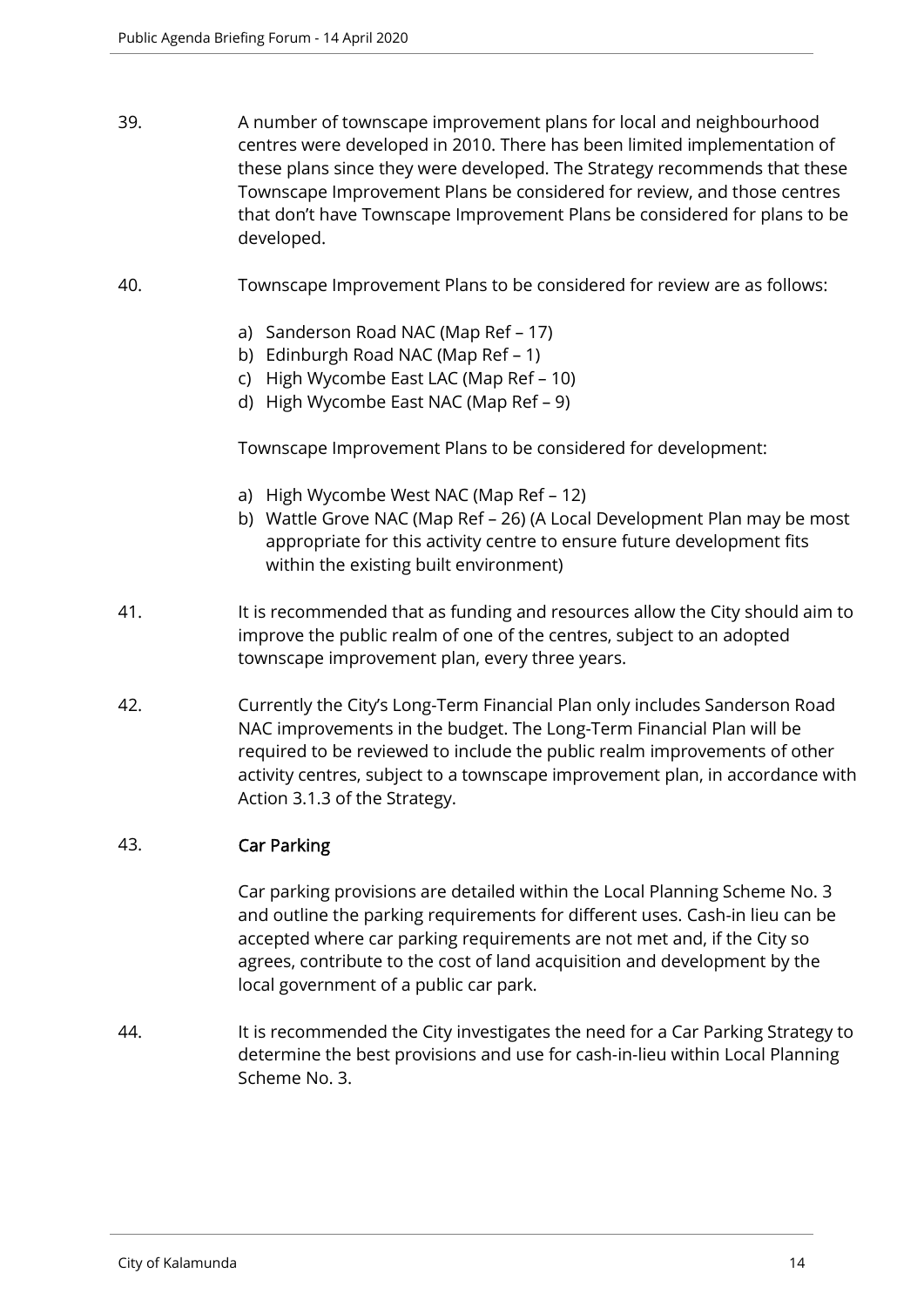#### 45. Key Strategies and Actions

The Strategy has recommended a number of key strategies and actions, these are outlined in detail in Section 9 of the document.

#### STATUTORY AND LEGAL CONSIDERATIONS

#### 46. Metropolitan Region Scheme

The MRS is a broad land use planning tool that defines the future use of land in broad zones and reservations. The City's Local Planning Scheme must be consistent with the MRS. Activity Centres will usually be zoned as Urban under the MRS.

#### 47. Local Planning Scheme No. 3

The Strategy is applicable to the areas within the City that are zoned under the Local Planning Scheme No. 3 (LPS3) as Commercial, District Centre, Mixed Use, Service Station and some Special Use Zones.

48. This Strategy will form a part of the future Local Planning Strategy which will be developed in 2019. This will ultimately provide guidance and rationale for changes to any zoning, land use classification and development standards under the LPS3 and will inform the preparation of a new Local Planning Scheme No 4.

#### POLICY CONSIDERATIONS

#### 49. State Planning Policy 4.2: Activity Centres for Perth and Peel

Sets the framework for the planning and development of activity centres throughout Perth and Peel. The main purpose of the policy is to specify broad planning requirements for the planning and development of new activity centres and the redevelopment and renewal of existing centres in Perth and Peel.

- 50. The City's existing district centres in Forrestfield and Kalamunda are currently in the process of having Activity Centre Plans (ACP) prepared in accordance with the requirements of SPP4.2.
- 51. The Local Housing Strategy 2019 will take into consideration that SPP4.2 states 200m is the appropriate walkable catchment for increased residential targets for neighbourhood centres.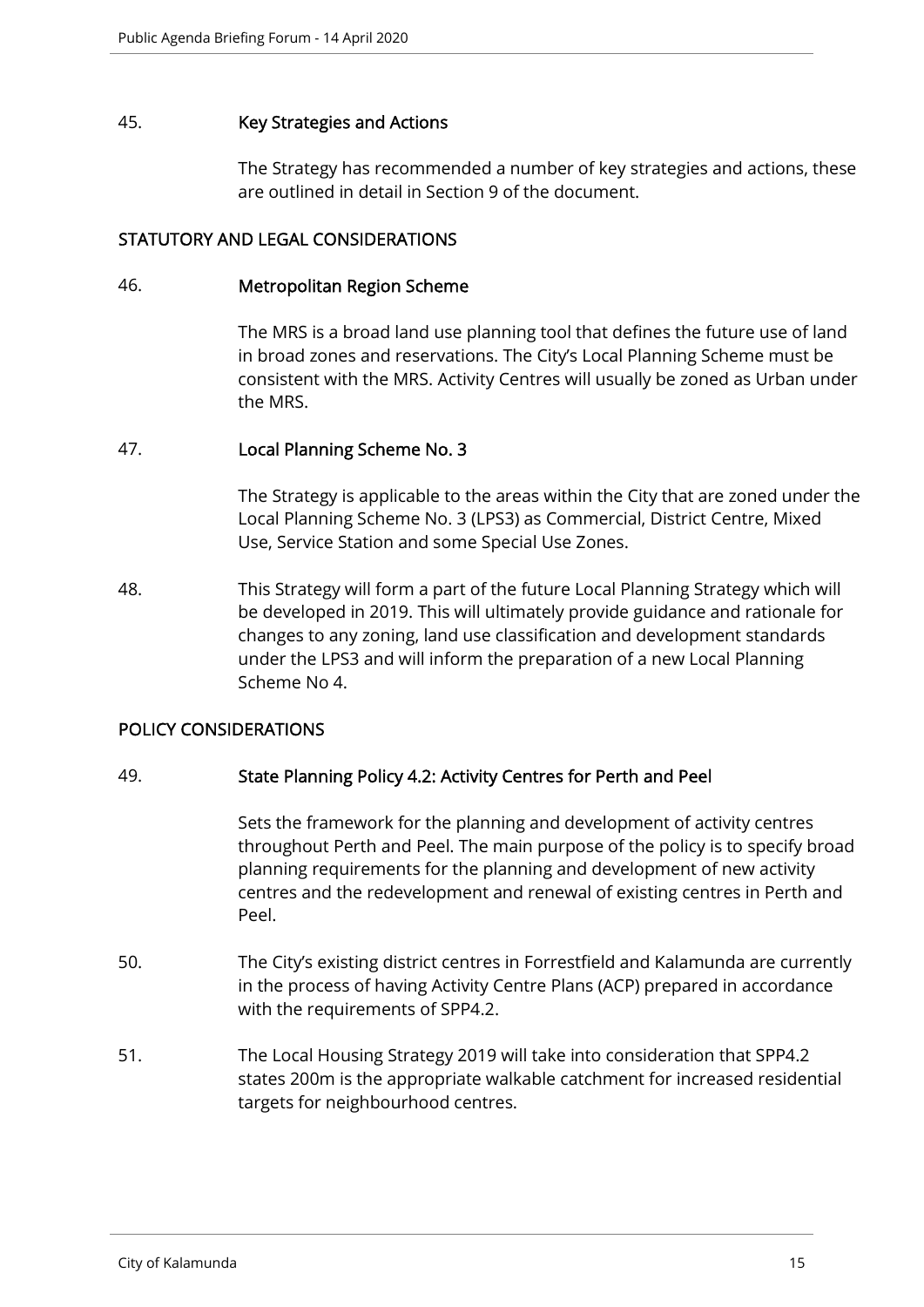#### 52. Liveable Neighbourhoods Operational Policy

Sets out the planning framework for achieving liveable communities. Of particular relevance is Element 7: Activity centres and employment which sets out the framework for the appropriate planning of activity centres.

53. The Local Housing Strategy 2019 will take into consideration that Liveable Neighbourhoods states that a substantial majority of dwellings should be within 400m to 500m of a centre.

#### COMMUNITY ENGAGEMENT REQUIREMENTS

#### Internal Referrals

54. The draft Strategy was referred to internal departments and comments provided have been incorporated into the draft Strategy.

#### External Referrals

- 55. The Retail Analysis and Demographic Analysis information was provided by MGA Planners.
- 56. The City engaged Essential Economics to review the Retail Analysis and Retail Gravity Model undertaken by MGA Planners.
- 57. In the context of the Strategy forming a component of the City's Local Planning Strategy it is recommended the Strategy is advertised in a similar manner to a Local Planning Strategy.
- 58. If the Council decide to adopt the proposed Strategy, it will be advertised for public comment for not less than 28 days. A Communications and Engagement Strategy will be developed to assist with guiding the public advertising process. Consultation will target the City's commercial and retail businesses, landowners and developers and those properties impacted by the recommendations of the Strategy.

#### FINANCIAL CONSIDERATIONS

- 59. Costs associated with the preparation and public advertising of the document are met through the Development Services annual budget.
- 60. Some actions and strategies detailed within the document will be required to be funded as separate decisions of Council as part of future budgeting processes. Identification in the Strategy does not imply that all actions will be funded, these are separate future budget considerations and decision of Council.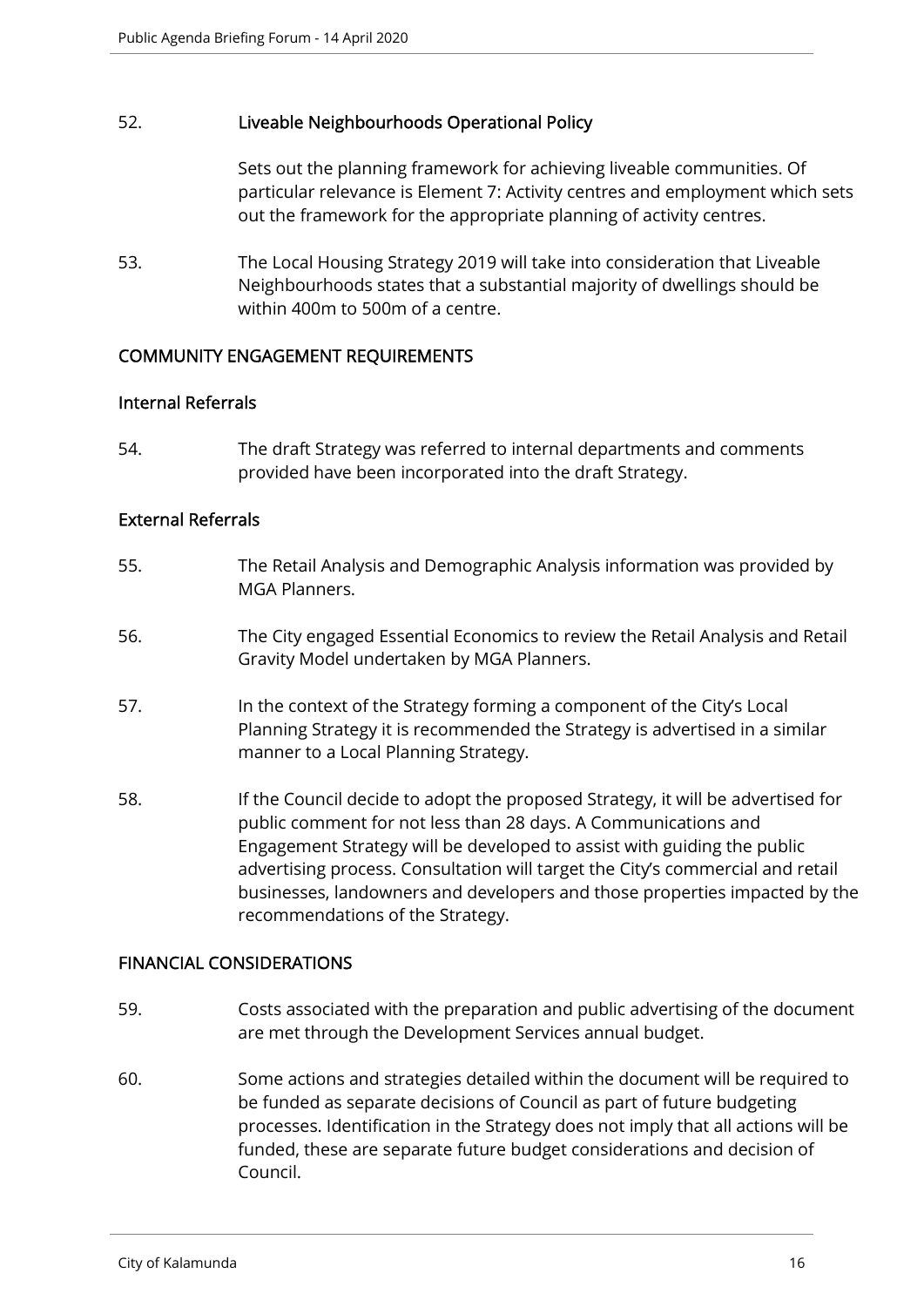#### STRATEGIC COMMUNITY PLAN

#### Strategic Planning Alignment

61. Kalamunda Advancing Strategic Community Plan to 2027

#### Priority 3: Kalamunda Develops

Objective 3.3 - To develop and enhance the City's economy. **Strategy 3.3.1** - Facilitate and support the success and growth of industry and businesses.

#### **SUSTAINABILITY**

#### Social Implications

- 62. Expansion of activity centres and new activity centres will provide further employment opportunities for the local community.
- 63. Expansion of activity centres and new activity centres will provide further social spaces for the community to interact.

#### Economic Implications

- 64. Expansion of activity centres and new activity centres will increase economic output of the City.
- 65. Expansion of activity centres and new activity centres will provide further employment opportunities for the local community.

#### Environmental Implications

- 66. The Strategy aims to improve the public realm surrounding activity centres, which may include environmental enhancement of road reserves and adjacent land.
- 67. Impacts of any future commercial developments on natural vegetation will be required to be considered and may need to be referred to the relevant State agencies. Environmental management, protection of vegetation and/or offsets may be required as part of the conditions of development approval.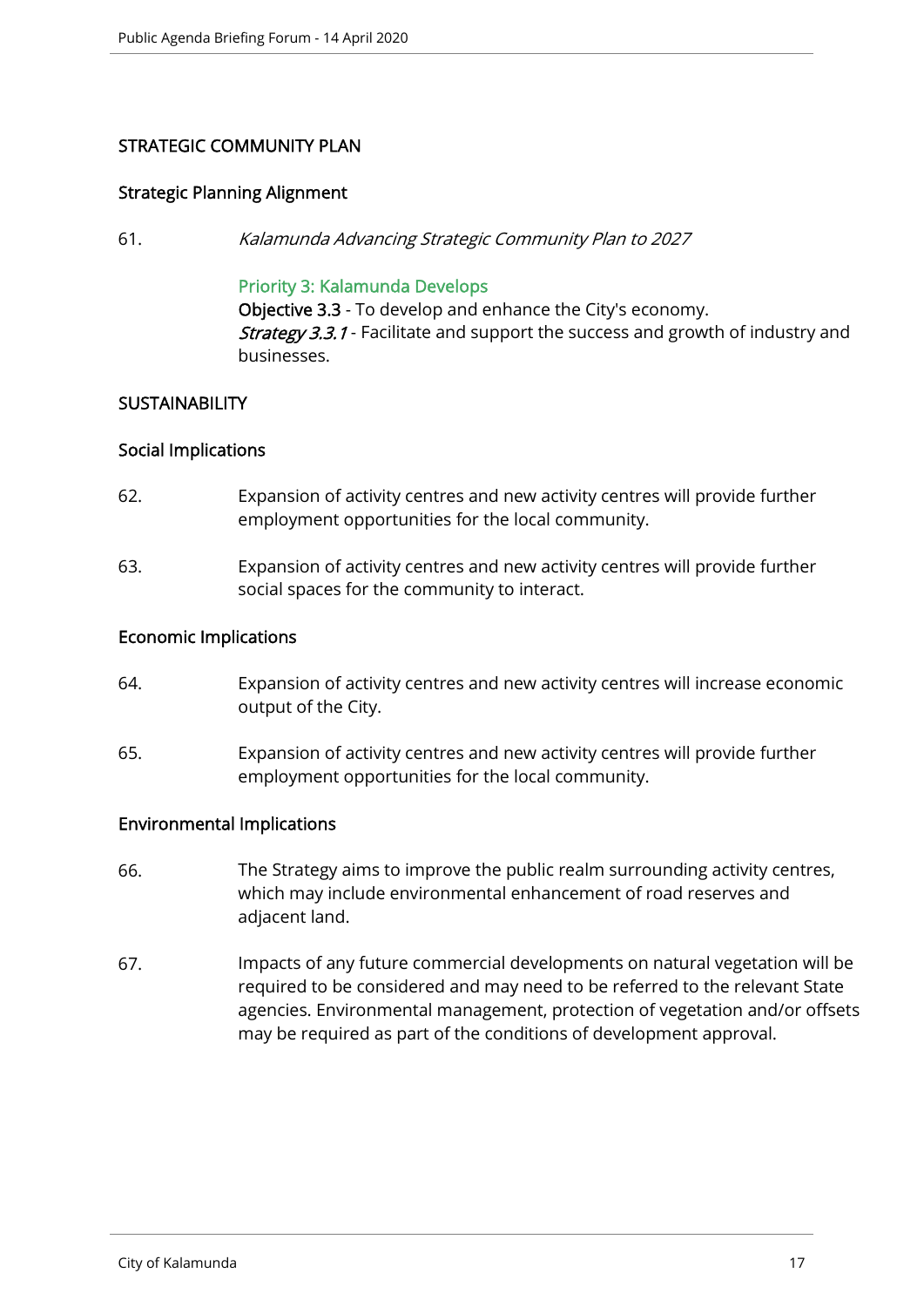#### RISK MANAGEMENT CONSIDERATIONS

68. **Risk:** The community disagrees with the strategic directions and actions of the Strategy.

| Likelihood                                                  | Consequence | Rating |  |  |  |
|-------------------------------------------------------------|-------------|--------|--|--|--|
| Possible                                                    | Moderate    | Medium |  |  |  |
| <b>Action/Strategy</b>                                      |             |        |  |  |  |
| Undertake community engagement and appropriately respond to |             |        |  |  |  |
| submissions received and adjust the document as part of the |             |        |  |  |  |
| finalisation of the Strategy.                               |             |        |  |  |  |

69. **Risk:** By not having a Strategy that coordinates the development of activity centres, centres develop in an uncoordinated manner.

| Likelihood                                                      | Consequence | Rating |  |  |
|-----------------------------------------------------------------|-------------|--------|--|--|
| Likely                                                          | Significant | High   |  |  |
| <b>Action/Strategy</b>                                          |             |        |  |  |
| Adopt the draft Strategy for the purpose of public advertising. |             |        |  |  |
|                                                                 |             |        |  |  |

70. **Risk:** Expectations for the delivery of townscape improvements are too high and cannot be achieved.

| Likelihood                                                                 | Consequence | Rating |  |  |  |  |
|----------------------------------------------------------------------------|-------------|--------|--|--|--|--|
| Possible                                                                   | Significant | High   |  |  |  |  |
| <b>Action/Strategy</b>                                                     |             |        |  |  |  |  |
| Budget for improvements to the public realm with an aim of                 |             |        |  |  |  |  |
| improvements every three years (Adopted Improvement Plans to be in         |             |        |  |  |  |  |
| place). The Strategy to be reviewed after five years which will provide an |             |        |  |  |  |  |
| opportunity to review the deliverables of this action.                     |             |        |  |  |  |  |

71. Risk: The assumptions of the retail model are proven to be inaccurate in the future.

| Likelihood                                                               | Consequence | Rating |  |  |  |
|--------------------------------------------------------------------------|-------------|--------|--|--|--|
| Possible                                                                 | Significant | High   |  |  |  |
| <b>Action/Strategy</b>                                                   |             |        |  |  |  |
| Retail assessments to be undertaken for individual structure plans and   |             |        |  |  |  |
| development applications to ensure that assumptions are accurate at      |             |        |  |  |  |
| that more defined scale. The Strategy to be reviewed every five years to |             |        |  |  |  |
| ensure retail modelling assumptions are updated.                         |             |        |  |  |  |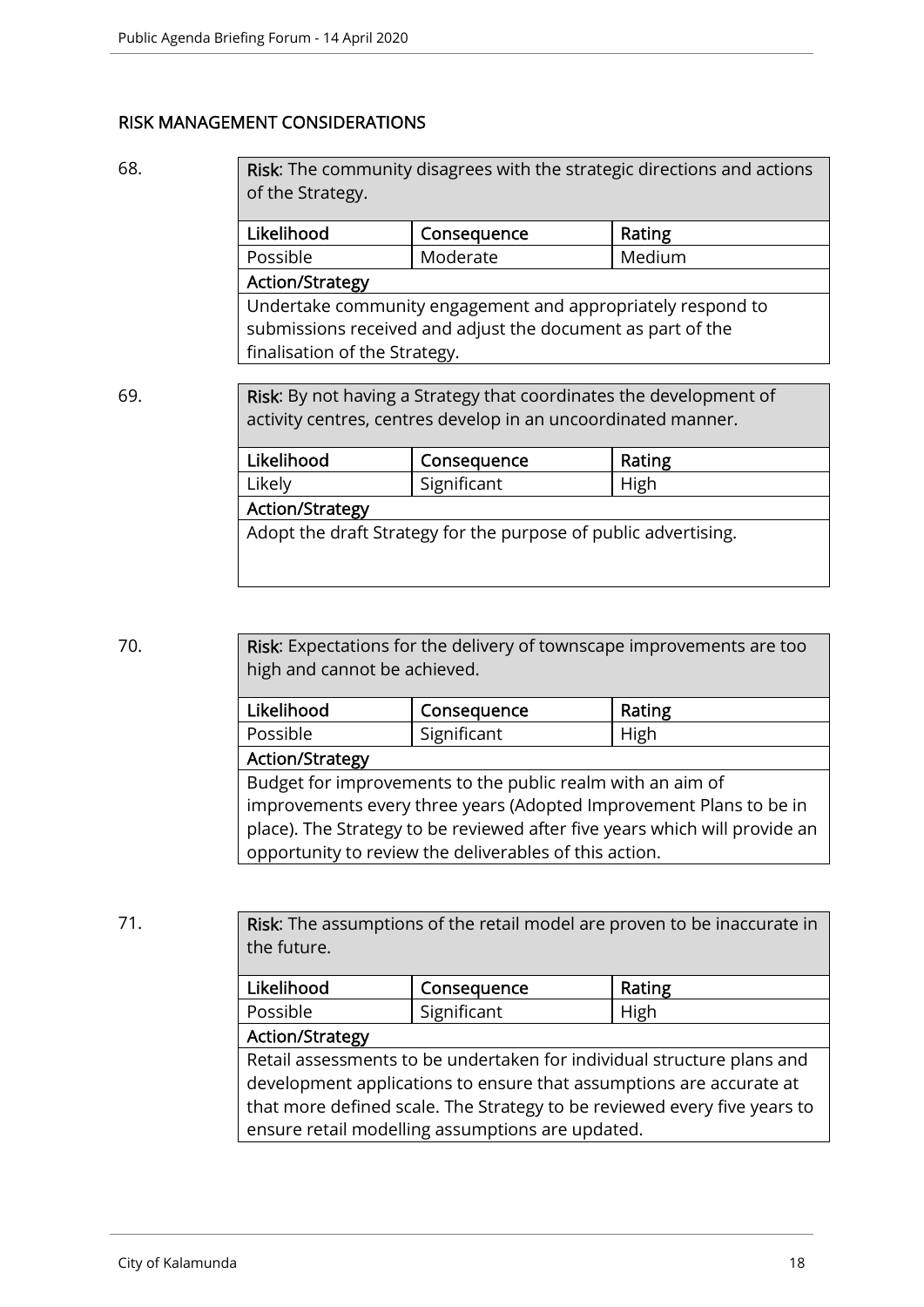#### **CONCLUSION**

- 72. The Strategy has been prepared in accordance with the relevant activity centre and commercial development considerations from the Local Planning Manual.
- 73. The Strategy establishes a retail gravity model which assists with predicting the future demand and growth of activity centres and establishing the strategic directions for activity centres over the next 20 years.
- 74. The Strategy considers a number of factors including demographic, innovation and technology, consumer behaviour and future infrastructure delivery that will affect the future success and functionality of the City's activity centres and influence the planning for activity centres over the next 20 years.
- 75. The Strategy will inform the future planning and land use decisions that will influence economic growth and employment opportunities within the City.
- 76. It is noted the draft Strategy will benefit from the information provided by landowners and business owners within the City's Activity Centres together with the community generally to inform and refine opportunities, strategies and actions for activity centres.
- 77. In order to undertake the actions recommended in the Strategy, project specific briefs will need to be undertaken to rationalise the recommended actions.

#### Voting Requirements: Simple Majority

#### RECOMMENDATION

That Council ADOPT the draft Activity Centre Strategy for the purposes of public advertising for not less than 28 days (Attachment 1)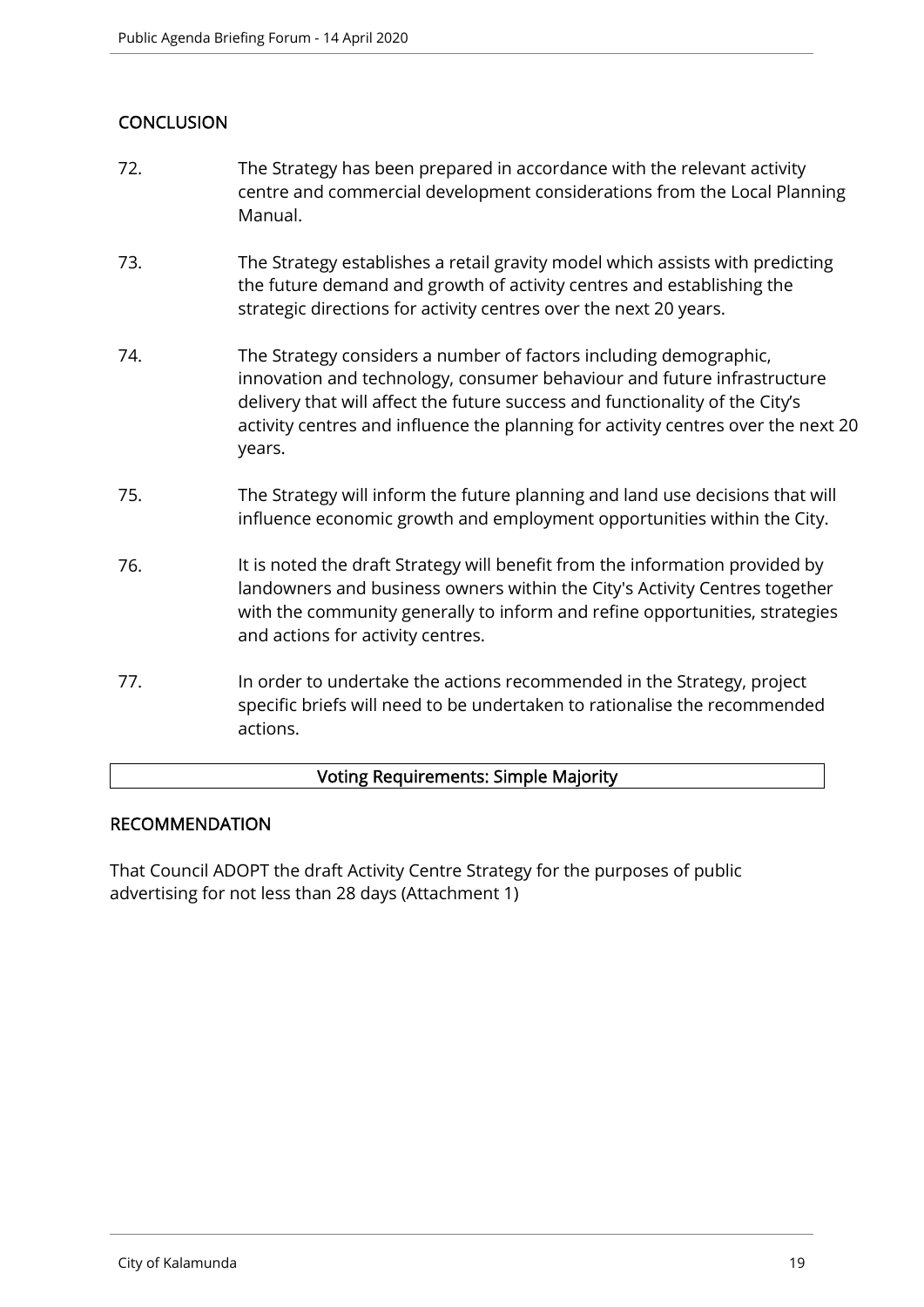### 10.1.2. Draft Local Planning Policy 29 - Holiday Houses - Adoption for the Purposes of Advertising

#### Declaration of financial / conflict of interests to be recorded prior to dealing with each item.

| Previous Items       | Nil |                                                                           |
|----------------------|-----|---------------------------------------------------------------------------|
| Directorate          |     | Development Services                                                      |
| <b>Business Unit</b> |     | <b>Approval Services</b>                                                  |
| File Reference       |     | 3.009297                                                                  |
| Applicant            | N/A |                                                                           |
| Owner                | N/A |                                                                           |
|                      |     |                                                                           |
| Attachments          | 1.  | Draft Local Planning Policy 29 - Holiday Houses<br>$[10.1.2.1 - 3 pages]$ |
|                      |     |                                                                           |

#### TYPE OF REPORT

|   | Advocacy    | When Council is advocating on behalf of the community to<br>another level of government/body/agency                                                                                                                                                                                                                                                                                                                                |
|---|-------------|------------------------------------------------------------------------------------------------------------------------------------------------------------------------------------------------------------------------------------------------------------------------------------------------------------------------------------------------------------------------------------------------------------------------------------|
|   | Executive   | When Council is undertaking is substantive role of direction<br>setting and oversight (e.g. accepting tenders, adopting plans<br>and budgets                                                                                                                                                                                                                                                                                       |
|   | Information | For Council to note                                                                                                                                                                                                                                                                                                                                                                                                                |
| ☑ | Legislative | Includes adopting Local Laws, Town Planning Schemes and<br>Policies. When Council determines a matter that directly<br>impacts a person's rights and interests where the principles of<br>natural justice apply. Examples include town planning<br>applications, building licences, other permits or licences<br>issued under other Legislation or matters that could be<br>subject to appeal to the State Administrative Tribunal |

#### STRATEGIC PLANNING ALIGNMENT

Kalamunda Advancing Strategic Community Plan to 2027

#### Priority 3: Kalamunda Develops

Objective 3.3 - To develop and enhance the City's economy. **Strategy 3.3.1** - Facilitate and support the success and growth of industry and businesses.

#### Priority 3: Kalamunda Develops

Objective 3.4 - To be recognised as a preferred tourism destination. Strategy 3.4.1 - Facilitate, support and promote, activities and places to visit.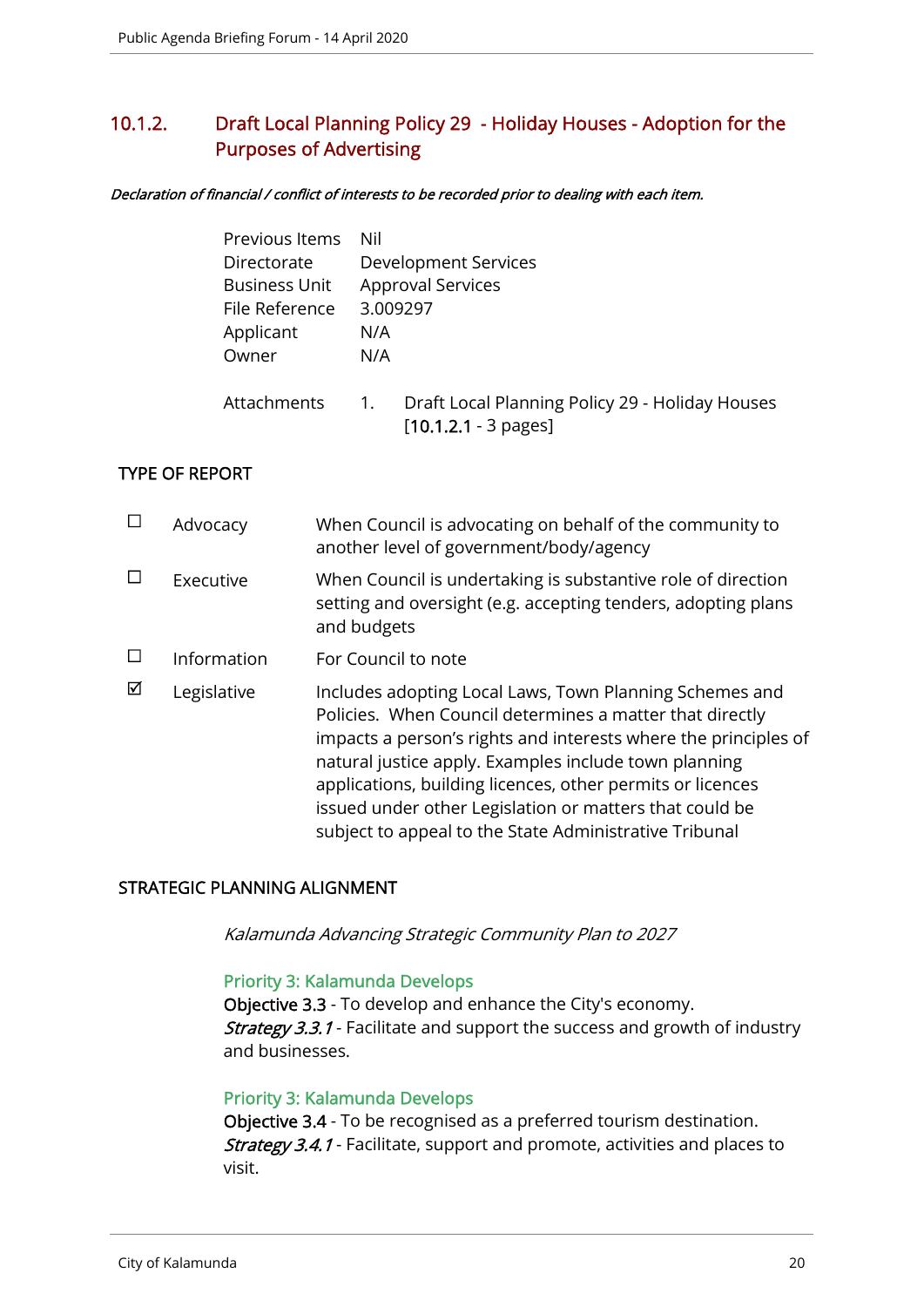#### EXECUTIVE SUMMARY

- 1. The purpose of this report is for Council to consider the adoption of Draft Local Planning Policy 29 Holiday Houses (LPP29) for the purpose of public advertising (Attachment 1).
- 2. LPP29 will ensure Holiday Houses are determined in a manner that maintains the amenity and character of the area while providing an opportunity for landowners to use residential properties for short-term accommodation.
- 3. It is recommended Council adopt LPP29 for public advertising.

#### BACKGROUND

- 4. The City of Kalamunda (the City) periodically reviews, revokes, and adds new policies to provide a level of consistency and transparency in decisionmaking and to ensure Council has a clear policy position regarding various planning matters.
- 5. The City has seen a recent increase in applications for Holiday Houses, which warrants consideration of a policy to guide the use of delegation and set expectations for the community.

#### DETAILS AND ANALYSIS

- 6. The objectives of this Policy are to:
	- a) Ensure unhosted Holiday Houses maintain the amenity and character of the areas where they are proposed
	- b) Ensure operators of unhosted Holiday Houses can effectively manage the impact of short-term accommodation
	- c) Ensure unhosted Holiday Houses are effectively serviced in areas where reticulated sewer connection is not available
	- d) Streamline the assessment process for unhosted Holiday Houses
- 7. The Policy states the following matters should be given due regard when considering applications for Holiday Homes:
	- a) Existing Amenity
	- b) Operational Management Plans
	- c) Additional Information
- 8. The matters to be given due regard reflect concerns raised during the consultation process for existing applications for Holiday Houses.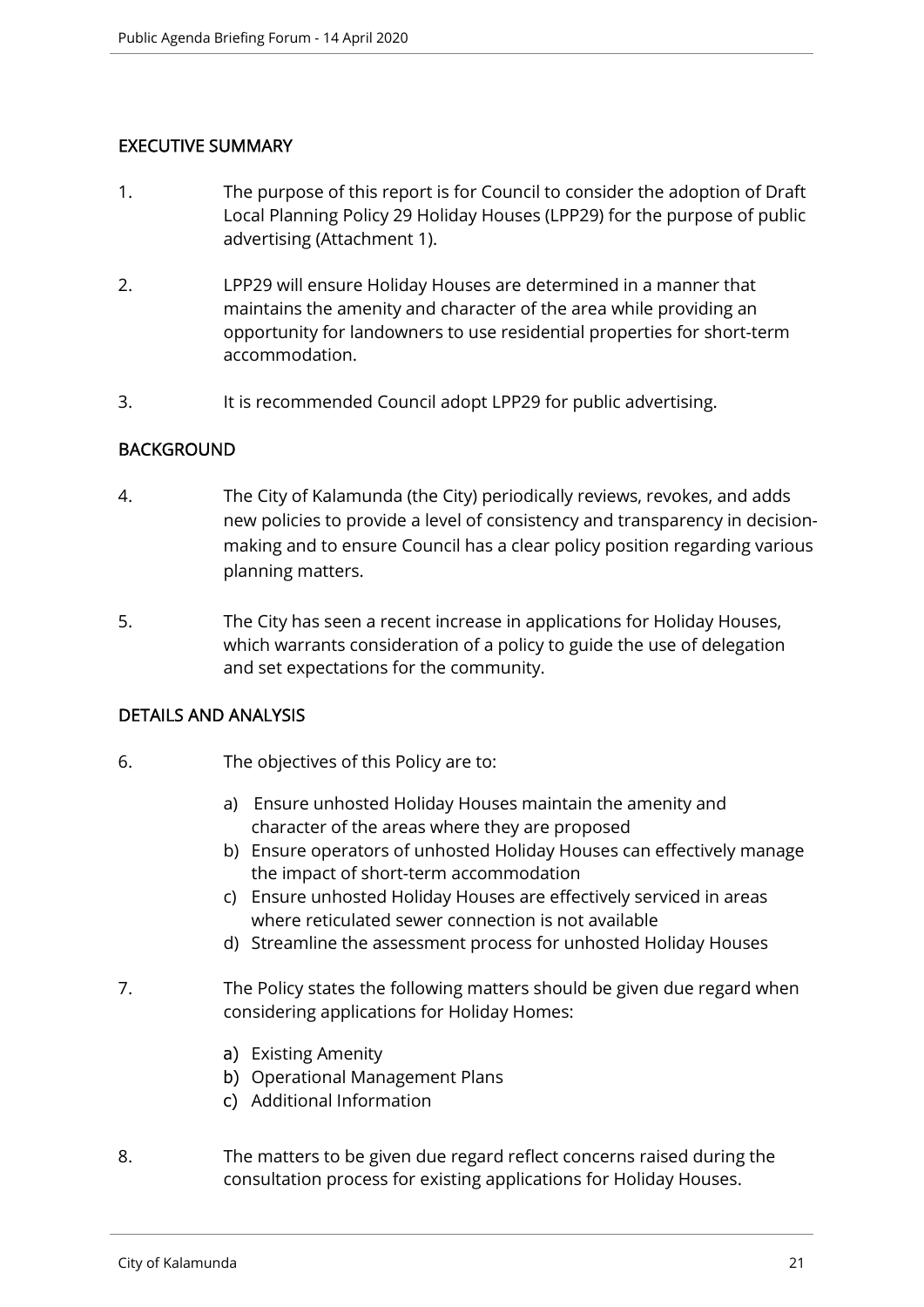- 9. The Policy has been drafted to provide consistency with the approach taken by many local governments to provide a policy framework for assessing un-hosted holiday houses in the Perth Metropolitan Region. It is also noted that the State Government has recently announced its intention to regulate short term accommodation such as Airbnb across the State.
- 10. The Policy will ensure Holiday Houses are determined in a manner that maintains the amenity and character of the area while providing an opportunity for landowners to use residential properties for short-term accommodation.

#### APPLICABLE LAW

- 11. Planning and Development (Local Planning Schemes) Regulations 2015
	- i. Schedule 2, Part 2, Clause 3(1) The local government may prepare a Local Planning Policy
	- ii. Schedule 2, Part 2, Clause 4(1)(a)(i)(ii)(iii)(iv)-Procedure for advertising a local planning policy
	- iii. Schedule 2, Part 2, Clause 4(2) 21 day advertising requirement

#### APPLICABLE POLICY

12. Nil

#### STAKEHOLDER ENGAGEMENT

13. Should Council resolve to adopt the Policy for the purposes of public advertising, the Policy will be advertised for public comment in accordance with Local Planning Policy 11 - Public Notification of Planning Proposals for a period of 21 days, which is consistent with the period specified in Schedule 2, Part 2 Clause 4 (2) of the Regulations.

#### FINANCIAL CONSIDERATIONS

14. All costs incurred during the advertising of the Policy will be met through the Approval Services budget.

#### **SUSTAINABILITY**

#### Social Implications

15. If the Policy is adopted, the City and Council will be provided with guidance in the assessment and determination of Holiday House proposals to ensure the amenity and character of the areas are maintained.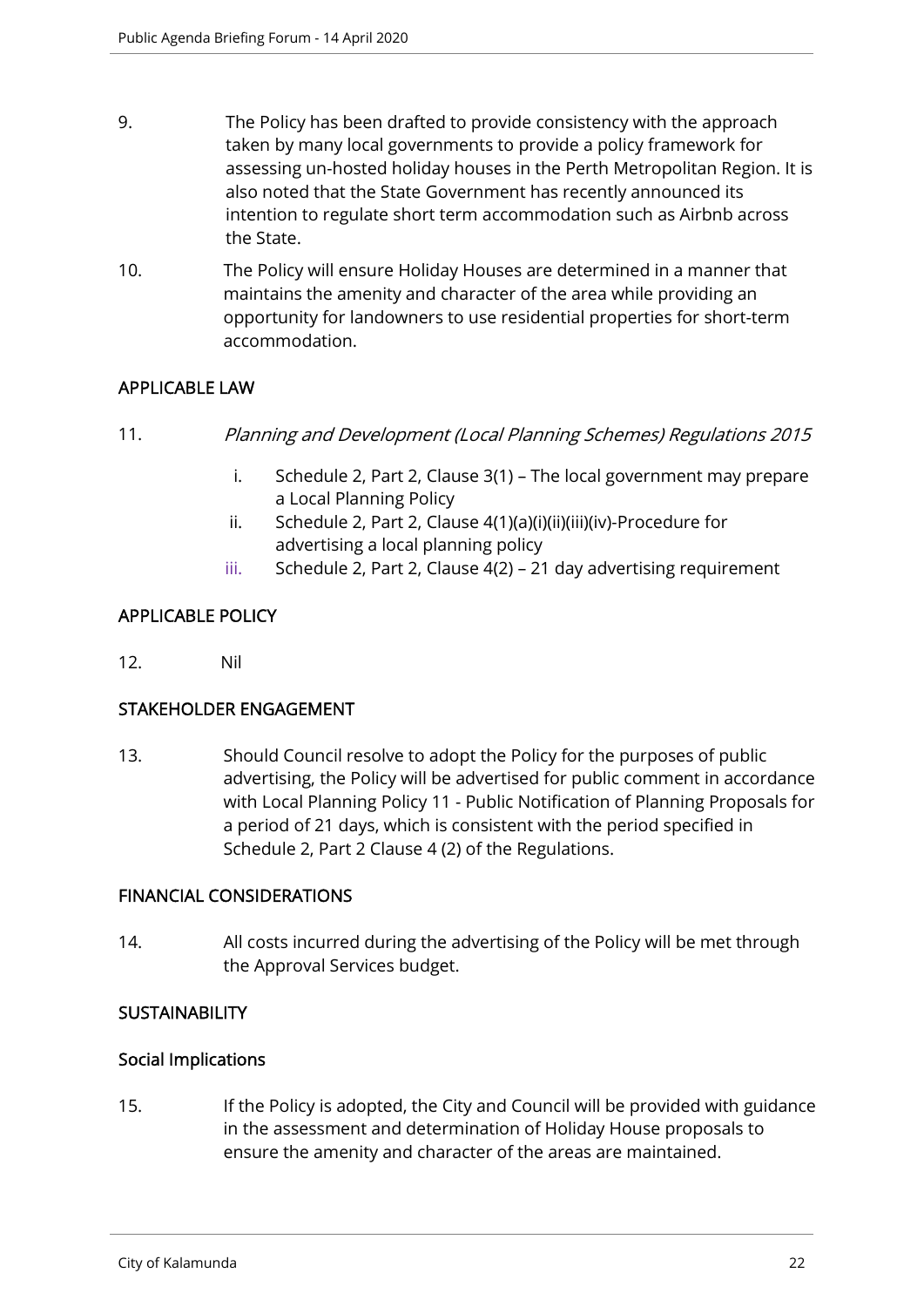#### Economic Implications

16. The use of residential properties for Holiday Houses, provides landowners with an opportunity to diversify their income base and more broadly supports the tourism industry.

#### Environmental Implications

17. Nil.

#### RISK MANAGEMENT

18. **Risk:** Holiday Houses may impact on the residential amenity of the area Consequence | Likelihood | Rating Moderate Rossible Medium Action/Strategy Ensure the development application demonstrates acceptable impact with respect to the residential amenity of the local area.

19. **Risk:** The Policy is not adopted resulting in inconsistent application of planning principles and decisions.

| Consequence                                                          | Likelihood | Rating |  |  |  |
|----------------------------------------------------------------------|------------|--------|--|--|--|
| Moderate                                                             | Unlikely   | Low    |  |  |  |
| Action/Strategy                                                      |            |        |  |  |  |
| Ensure Council is aware of the importance of having sound and robust |            |        |  |  |  |
| planning policies to support the Scheme when assessing applications. |            |        |  |  |  |

#### **CONCLUSION**

20. Noting the aforementioned comments, it is recommended that Council adopt Local Planning Policy 29 – Holiday Houses for public advertising.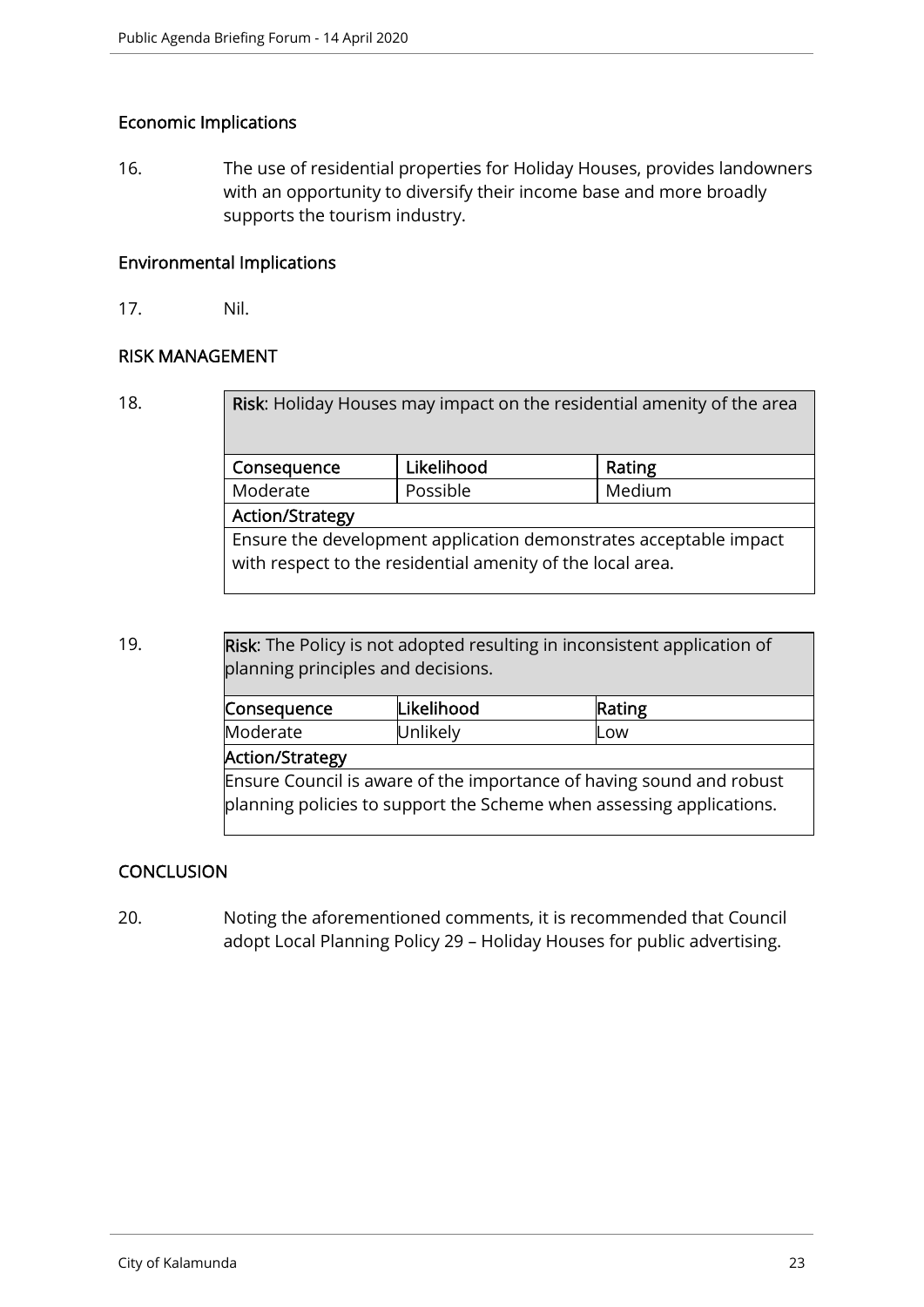#### Voting Requirements: Simple Majority

#### RECOMMENDATION

That Council ADOPTS the proposed Local Planning Policy 29 – Holiday Houses for the purposes of advertising for a period of 21 days pursuant to Schedule 2, Part 2, Clause 4(1) of the Planning and Development (Local Planning Schemes) Regulations 2015.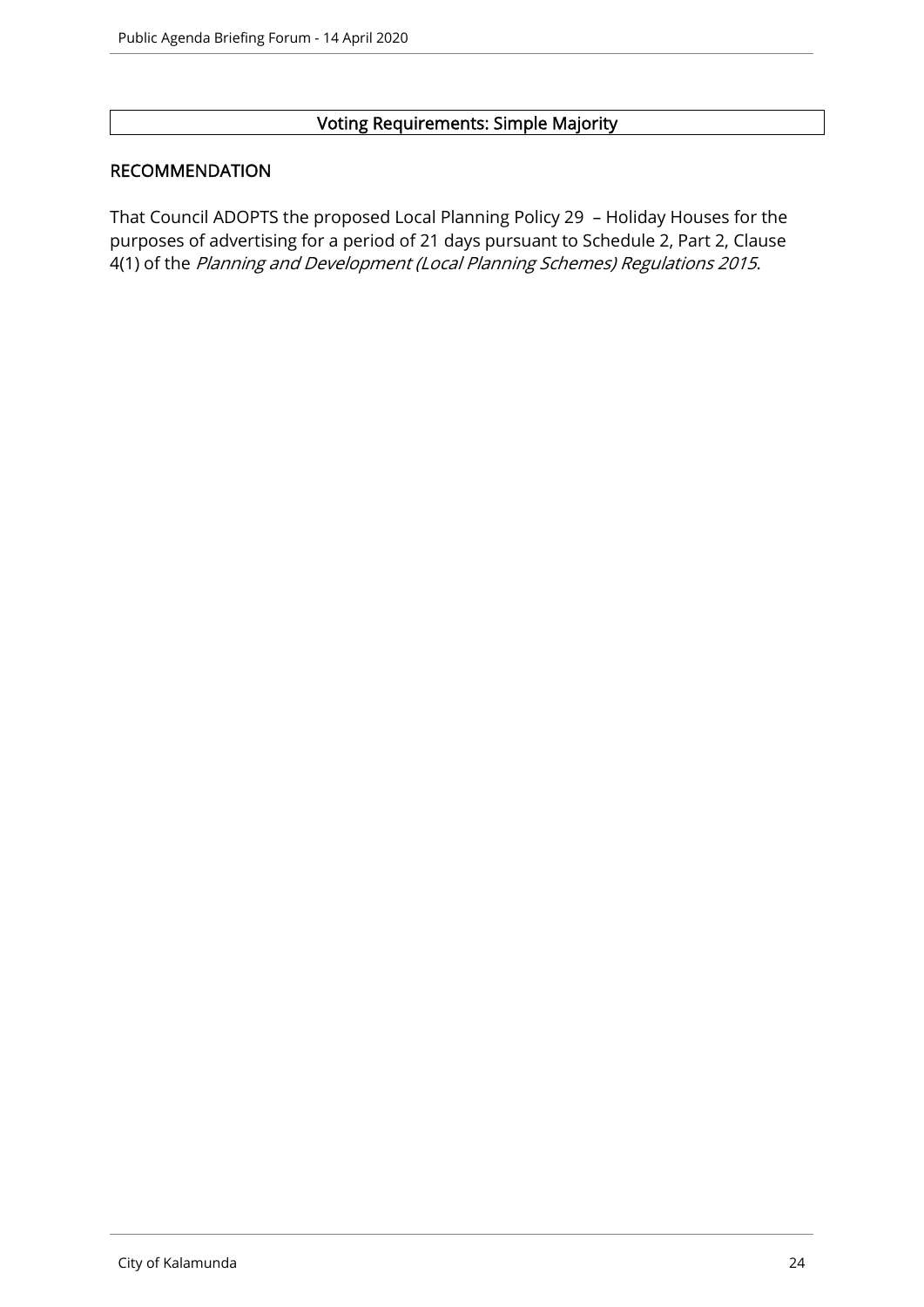#### 10.2. Asset Services Reports

#### 10.2.1. Consideration of Tenders for the Construction of Maida Vale Road/Roe Highway Off Ramp Roundabout (RFT 2002)

Declaration of financial / conflict of interests to be recorded prior to dealing with each item.

| Previous Items             | OCM 131/2017                                                                                                                  |
|----------------------------|-------------------------------------------------------------------------------------------------------------------------------|
| Directorate                | <b>Asset Services</b>                                                                                                         |
| Business Unit              | <b>Asset Delivery</b>                                                                                                         |
| File Reference             | AD-TEN-005                                                                                                                    |
| Applicant                  | N/A                                                                                                                           |
| Owner                      | N/A                                                                                                                           |
| Attachments                | Nil                                                                                                                           |
| Confidential<br>Attachment | Reason for Confidentiality: Local Government Act 1995<br>s5.23 (c)<br>"a contract entered into, or which may be entered into, |
|                            | by the local government which relates to a matter to be<br>discussed at the meeting."                                         |
|                            |                                                                                                                               |

#### TYPE OF REPORT

|   | Advocacy    | When Council is advocating on behalf of the community to<br>another level of government/body/agency                                                                                                                                                                                                                                                                                                                                |
|---|-------------|------------------------------------------------------------------------------------------------------------------------------------------------------------------------------------------------------------------------------------------------------------------------------------------------------------------------------------------------------------------------------------------------------------------------------------|
| ☑ | Executive   | When Council is undertaking is substantive role of direction<br>setting and oversight (e.g. accepting tenders, adopting plans<br>and budgets                                                                                                                                                                                                                                                                                       |
|   | Information | For Council to note                                                                                                                                                                                                                                                                                                                                                                                                                |
|   | Legislative | Includes adopting Local Laws, Town Planning Schemes and<br>Policies. When Council determines a matter that directly<br>impacts a person's rights and interests where the principles of<br>natural justice apply. Examples include town planning<br>applications, building licences, other permits or licences<br>issued under other Legislation or matters that could be<br>subject to appeal to the State Administrative Tribunal |

#### STRATEGIC PLANNING ALIGNMENT

Kalamunda Advancing Strategic Community Plan to 2027

#### Priority 3: Kalamunda Develops

Objective 3.2 - To connect community to quality amenities.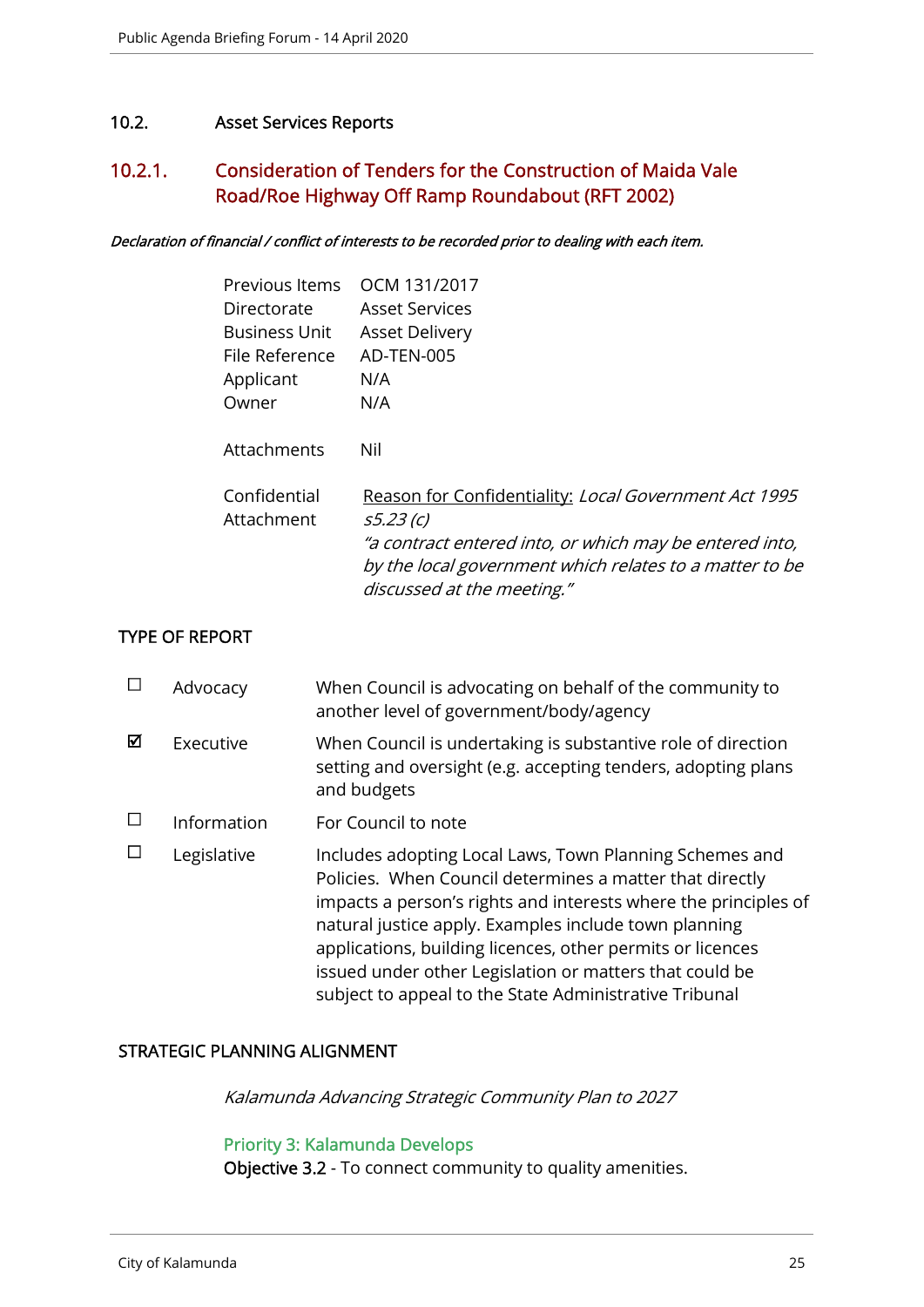**Strategy 3.2.1** - Optimal management of all assets. **Strategy 3.2.2** - Provide and advocate for improved transport solutions and better connectivity through integrated transport planning.

#### EXECUTIVE SUMMARY

- 1. The purpose of this report is to consider the acceptance of a tender for construction of Maida Vale Road/Roe Highway Off Ramp Roundabout, Maida Vale.
- 2. The City of Kalamunda (City) issued the Request for Tender inviting tenders for Maida Vale Road/Roe Highway Off Ramp Roundabout (RFT 2002). Tenders were received and assessed.
- 3. It is recommended Council accepts the tender from JEK Pty Ltd ACN 008 942 783 trading as HAS Earthmoving for the works for a lump sum price of \$448,150.63 (excluding GST).
- 4. It is also recommended that Council note that this project will be continued into the 2020/21 Financial Year and that additional funding will be needed in the 2020/21 Budget to complete the works.

#### **BACKGROUND**

5. The project involves the construction of a new roundabout at the current intersection of Maida Vale Road and Roe Highway off ramp. It includes earthworks and a new pavement treatment on all approaches, with drainage and streetlighting upgrades.

#### DETAILS AND ANALYSIS

- 6. The City issued RFT 2002 seeking to engage a contractor to undertake the construction of a new roundabout at Maida Vale Road/Roe Highway Off Ramp. Tenders closed on 25 February 2020. Four tenders were received by the closing date.
- 7. Tenders received by the closing date were from the following companies (in alphabetical order):
	- a) Advanteering Civil Engineers;
	- b) HAS Earthmoving;
	- d) TRACC Civil; and
	- e) West Coast Profilers.
- 8. An Evaluation Panel was convened of suitably qualified City officers to assess the tenders received.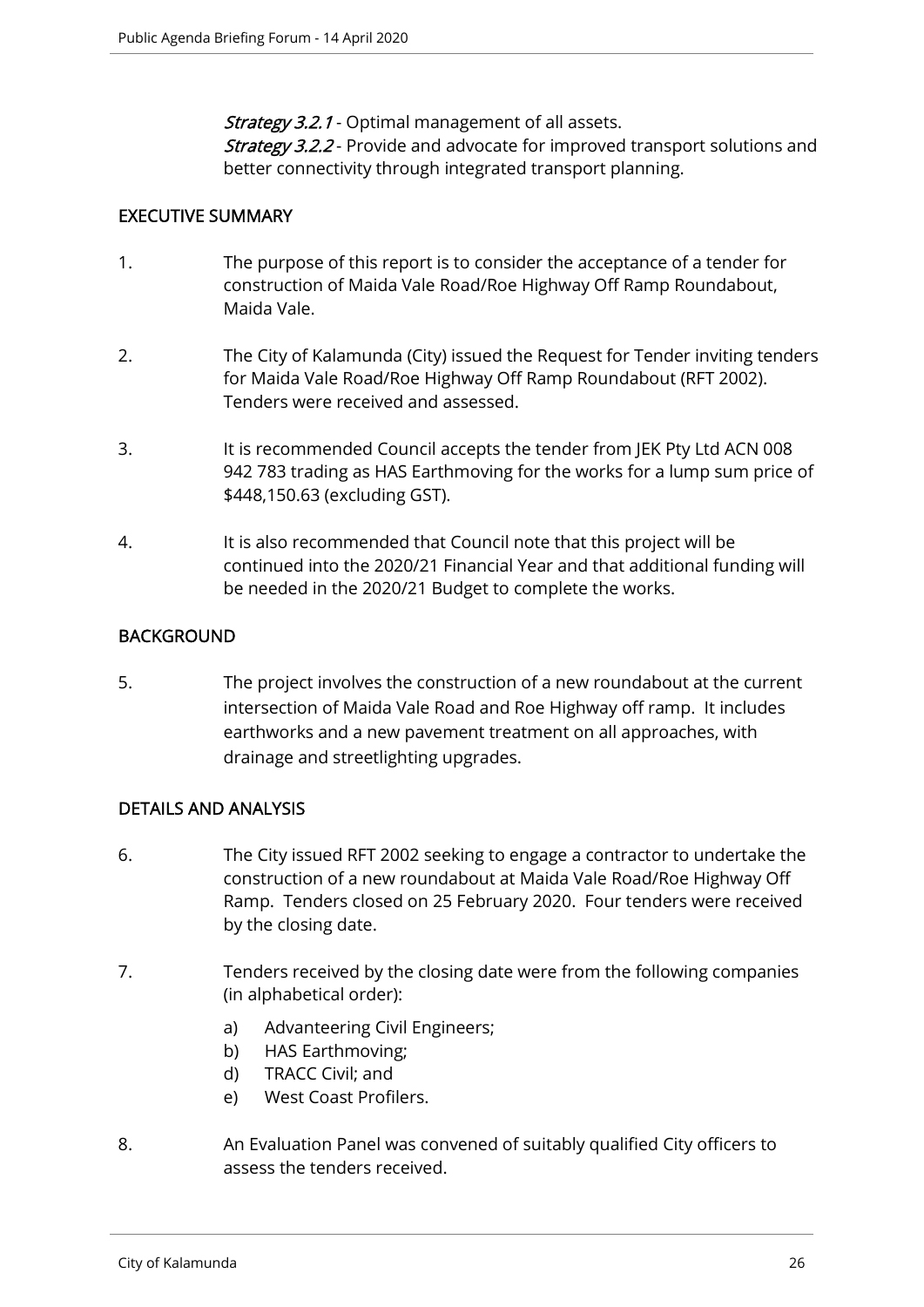9. Tenders were assessed in a staged process of firstly checking for compliance to matters set out in the tender invitation. Compliant tenders were then assessed against qualitative criteria (again set out in the tender invitation). The Qualitative Criteria and weighting were determined as follows:

| Qualitative Criteria                              | Weighting |
|---------------------------------------------------|-----------|
| Relevant Experience                               | 30%       |
| Tenderer's Resources                              | 20%       |
| Key Personnel Skills & Experience                 | 20%       |
| Demonstrated Understanding of the<br>Requirements | 30%       |

- 10. Tenders which met or exceeded the qualitative pass mark of 60% were then assessed for price.
- 11. All tenders received met the compliance criteria.
- 12. The four compliant tenders were ranked as follows regarding the Qualitative Criteria:

| <b>Tenderer</b>                     | Score | Rank |
|-------------------------------------|-------|------|
| <b>Advanteering Civil Engineers</b> | 72%   |      |
| <b>West Coast Profilers</b>         | 72%   |      |
| <b>HAS Earthmoving</b>              | 69%   |      |
| <b>TRACC Civil</b>                  | 57%   |      |

- 13. Three tenders achieved the required minimum of 60% as a Qualitative Pass Mark.
- 14. A price assessment was then undertaken for these three tenders to determine the best value for money outcome for the City.
- 15. The tender evaluation report is provided as Confidential Attachment 1 to this report.
- 16. The recommended tender best satisfied the City's requirements in terms of:
	- a) meeting or exceeding the qualitative assessment benchmark;
	- b) proven capacity and capability to the undertake the work;
	- c) satisfying reference checks from previous clients;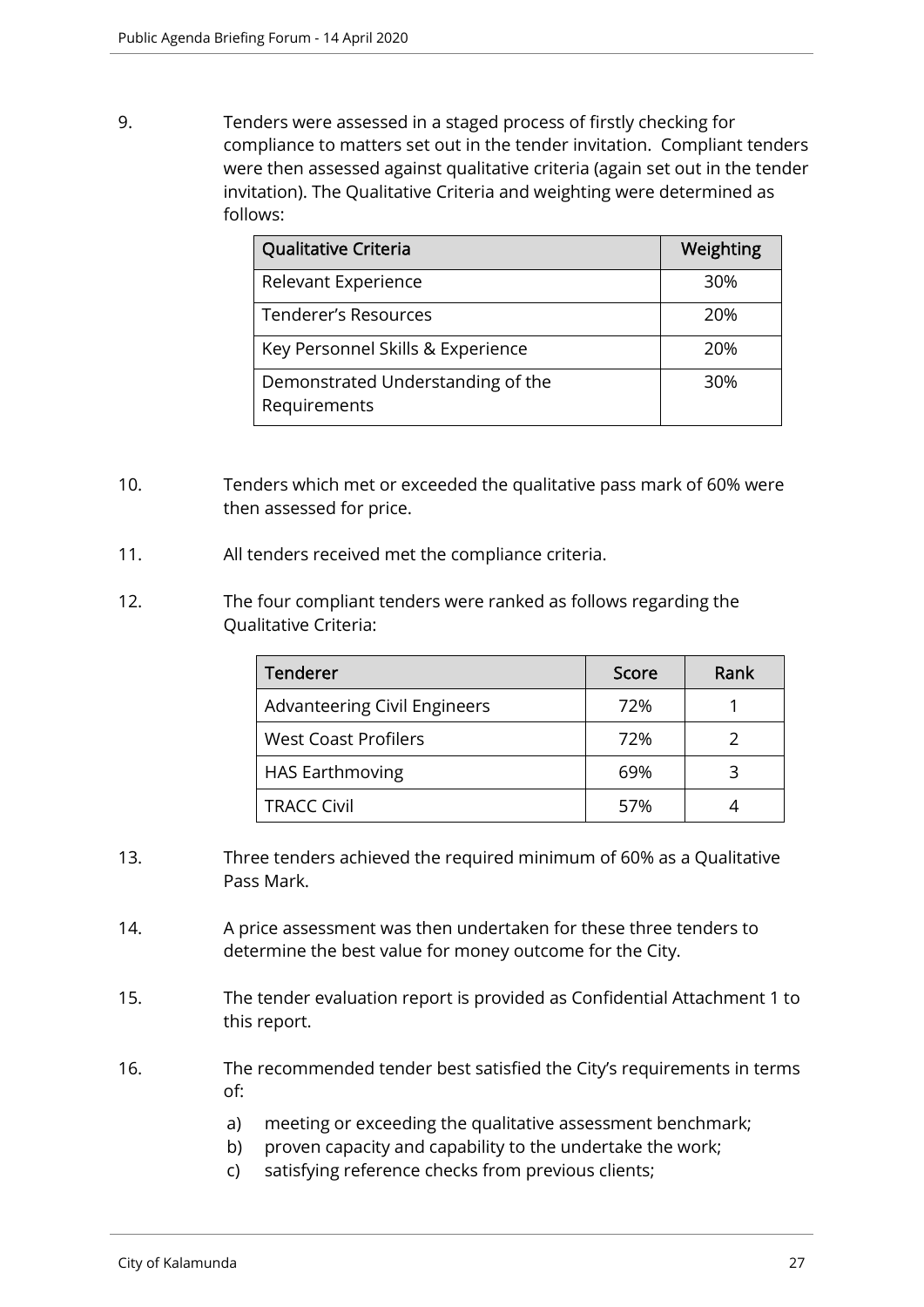- d) satisfying independent financial reference checks of the proposed contractor; and
- e) providing the best value for money outcome.
- 17. The Evaluation Panel has recommended HAS Earthmoving as the preferred Tenderer for its lump sum price of \$448,150.63 (excluding GST) to undertake the construction of a new roundabout at Maida Vale Road/Roe Highway Off Ramp.

#### APPLICABLE LAW

18. Section 3.57 of *Local Government Act 1995*. Part 4 of the *Local* Government (Functions and General) Regulations 1996.

#### APPLICABLE POLICY

19. Policy C-PP01 – Purchasing, has been followed and complied with.

#### FINANCIAL CONSIDERATIONS

- 20. The original budget for this project was \$343,000 with \$228,667 to be funded from the State Metropolitan Regional Road Group (MRRG) project fund and \$114,333 from City Municipal Funds on the standard 2/3<sup>rd</sup>, 1/3<sup>rd</sup> funding model.
- 21. As the project design phase evolved, several significant changes to the overall design were necessary to meet Main Roads approvals. During this process, the MRRG agreed to a revised project budget of \$462,448 with their funding increased proportionally.
- 22. Tenders were called on the basis of this revised project budget which encompassed a construction pre-tender estimate of \$403,547. The recommended tender sum of \$448,150.63 is ~11% above pre-tender estimate.
- 23. A review of the tenders and pre-tender estimate suggests that some underestimation of unit rates for this project has occurred.
- 24. It is proposed that a revised project budget be adopted of \$535,000 which includes design, superintendence, traffic management, lines and signs, and this contract cost and a project construction contingency. This will necessitate additional funding of \$75,552. The City will be unable to seek further funding from MRRG for this work.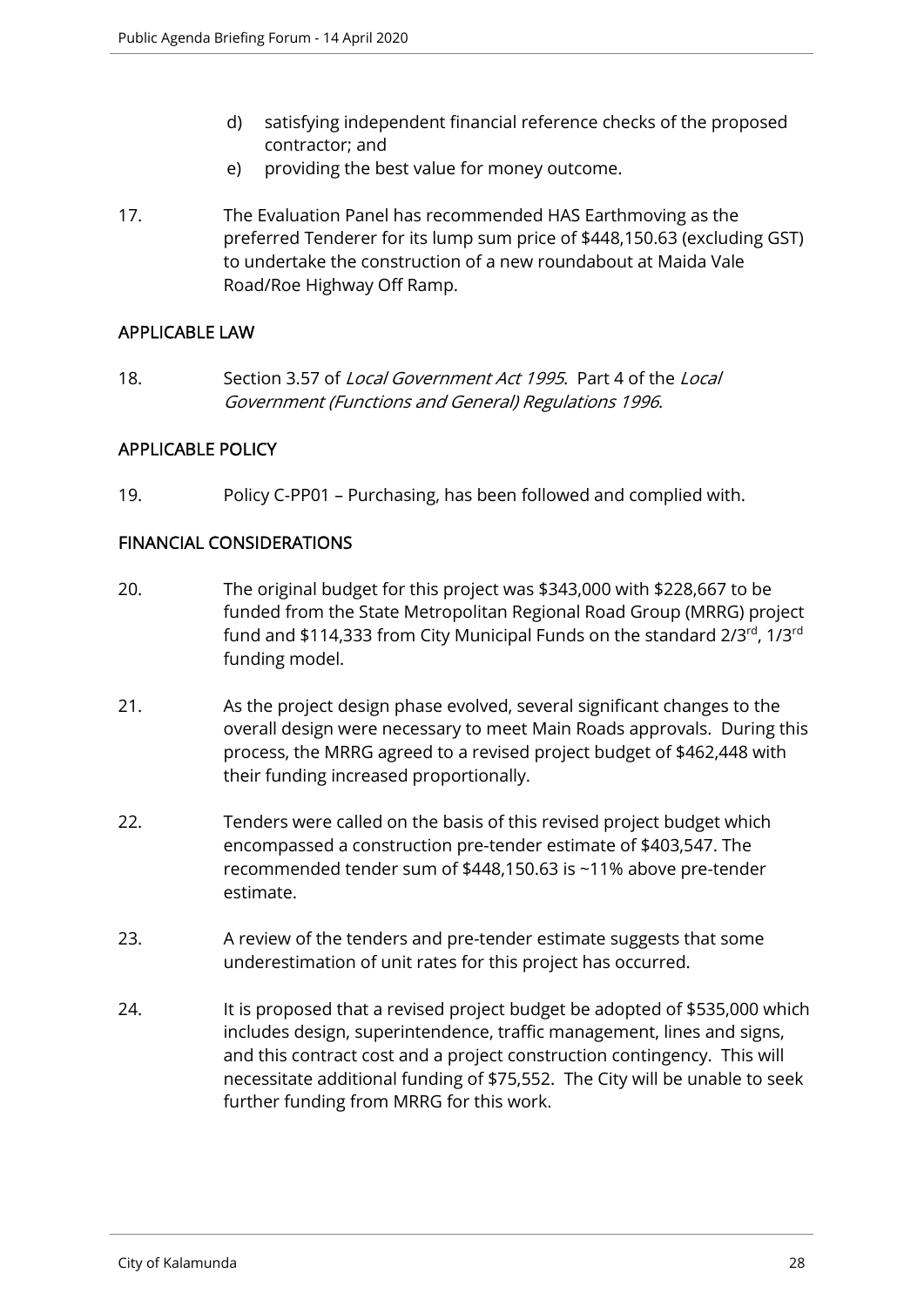- 25. The project is anticipated to be completed during November 2020. It is proposed that the additional funding for the revised project budget is dealt with within the 2020/2021 Budget process in terms of Municipal Funds or Reserves.
- 26. From time to time during the construction works, there may be the need to approve variations to the construction contract to meet the design intent. These variations to the construction contract would be funded from the project contingency. In awarding this contract, Council also approves any increases in the contract sum necessary from variations as determined by the Superintendent of the Contract. If the project budget cannot be maintained, further approval from Council will be sought.

#### **SUSTAINABILITY**

27. Nil.

#### RISK MANAGEMENT

| 28. | Risk: The Contractor fails to fulfil the requirements of the contract (in  |                                                                    |            |        |  |
|-----|----------------------------------------------------------------------------|--------------------------------------------------------------------|------------|--------|--|
|     | terms of scope, time or quality) leading to increased costs to the City or |                                                                    |            |        |  |
|     | delays in project completion.                                              |                                                                    |            |        |  |
|     |                                                                            | Consequence                                                        | Likelihood | Rating |  |
|     | Unlikely                                                                   |                                                                    | Moderate   | Low    |  |
|     | <b>Action/Strategy</b>                                                     |                                                                    |            |        |  |
|     | a)                                                                         | clearly defined scope of works and specifications have been        |            |        |  |
|     |                                                                            | developed;                                                         |            |        |  |
|     | b)                                                                         | construction to be supervised by the City to validate quality; and |            |        |  |
|     | the contract to be entered into provides for claims against the<br>C)      |                                                                    |            |        |  |
|     | contractor for remedial action if needed.                                  |                                                                    |            |        |  |

#### **CONCLUSION**

29. The City is satisfied that the recommended tenderer has the capability and capacity to undertake the works to the required scale of scope, time and cost.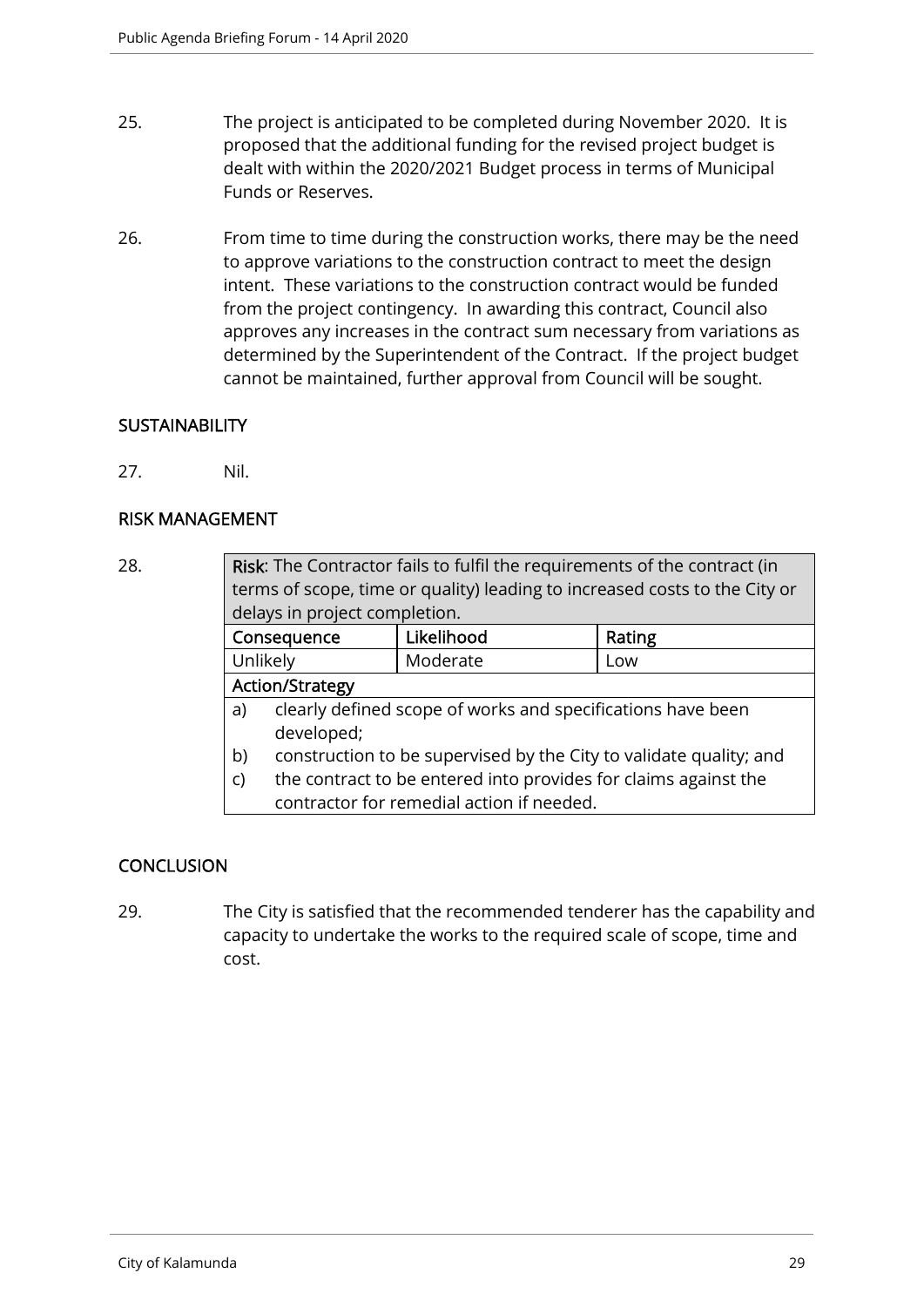# Voting Requirements: Simple Majority

#### RECOMMENDATION

That Council:

- 1. ACCEPT the tender for construction of Maida Vale Road/Roe Highway Off Ramp Roundabout, Maida Vale (RFT 2002) from JEK Pty Ltd ACN 008 942 783 trading as HAS Earthmoving for its lump sum price of \$448,150.63 (plus GST);
- 2. APPROVE the use of project contingency funding if required within the approved project budget for any variations to the works contract necessary to achieve the intent of the contract; and
- 3. NOTE that additional project funding of \$75,552 will be required as part of the 2020/2021 Budget deliberations.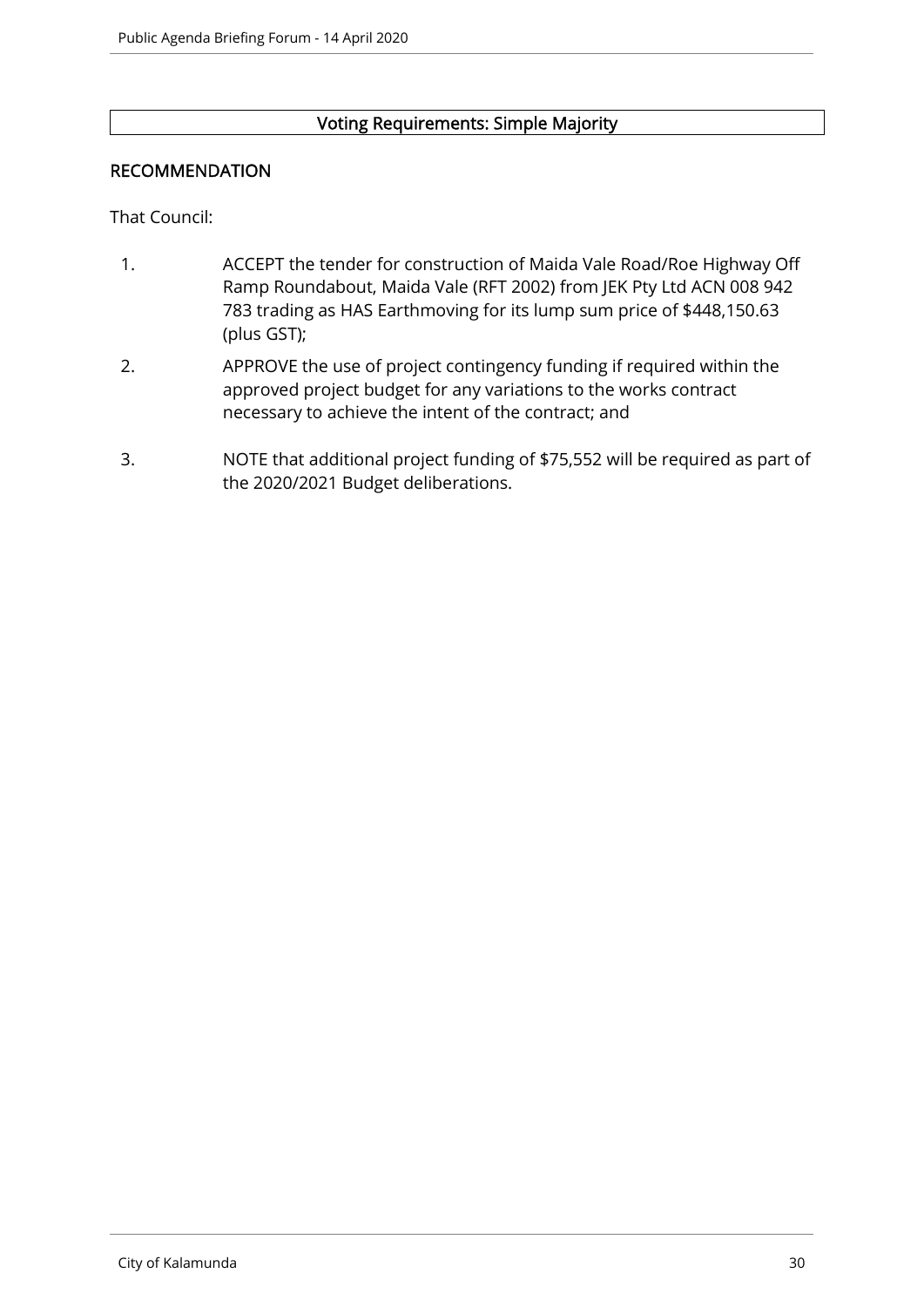## 10.2.2. Consideration of Tenders for the Provision of Mowing Services (RFT 2006)

#### Declaration of financial / conflict of interests to be recorded prior to dealing with each item.

| Previous Items       | OCM 183/2012                                                                                                                                                                                                        |
|----------------------|---------------------------------------------------------------------------------------------------------------------------------------------------------------------------------------------------------------------|
| Directorate          | <b>Asset Services</b>                                                                                                                                                                                               |
| <b>Business Unit</b> | Parks & Environmental Services                                                                                                                                                                                      |
| File Reference       | AD-TEN-005                                                                                                                                                                                                          |
| Applicant            | N/A                                                                                                                                                                                                                 |
| Owner                | City of Kalamunda                                                                                                                                                                                                   |
| Attachments          | Nil                                                                                                                                                                                                                 |
| Confidential         | <b>Tender Evaluation Report</b>                                                                                                                                                                                     |
| Attachment           | Reason for Confidentiality: Local Government Act 1995<br>s5.23 (c) "a contract entered into, or which may be<br>entered into, by the local government which relates to a<br>matter to be discussed at the meeting." |
|                      |                                                                                                                                                                                                                     |

#### TYPE OF REPORT

|   | Advocacy    | When Council is advocating on behalf of the community to<br>another level of government/body/agency                                                                                                                                                                                                                                                                                                                                |
|---|-------------|------------------------------------------------------------------------------------------------------------------------------------------------------------------------------------------------------------------------------------------------------------------------------------------------------------------------------------------------------------------------------------------------------------------------------------|
| ☑ | Executive   | When Council is undertaking is substantive role of direction<br>setting and oversight (e.g. accepting tenders, adopting plans<br>and budgets                                                                                                                                                                                                                                                                                       |
|   | Information | For Council to note                                                                                                                                                                                                                                                                                                                                                                                                                |
|   | Legislative | Includes adopting Local Laws, Town Planning Schemes and<br>Policies. When Council determines a matter that directly<br>impacts a person's rights and interests where the principles of<br>natural justice apply. Examples include town planning<br>applications, building licences, other permits or licences<br>issued under other Legislation or matters that could be<br>subject to appeal to the State Administrative Tribunal |

#### STRATEGIC PLANNING ALIGNMENT

Kalamunda Advancing Strategic Community Plan to 2027

#### Priority 1: Kalamunda Cares and Interacts

Objective 1.2 - To provide a safe and healthy environment for community to enjoy.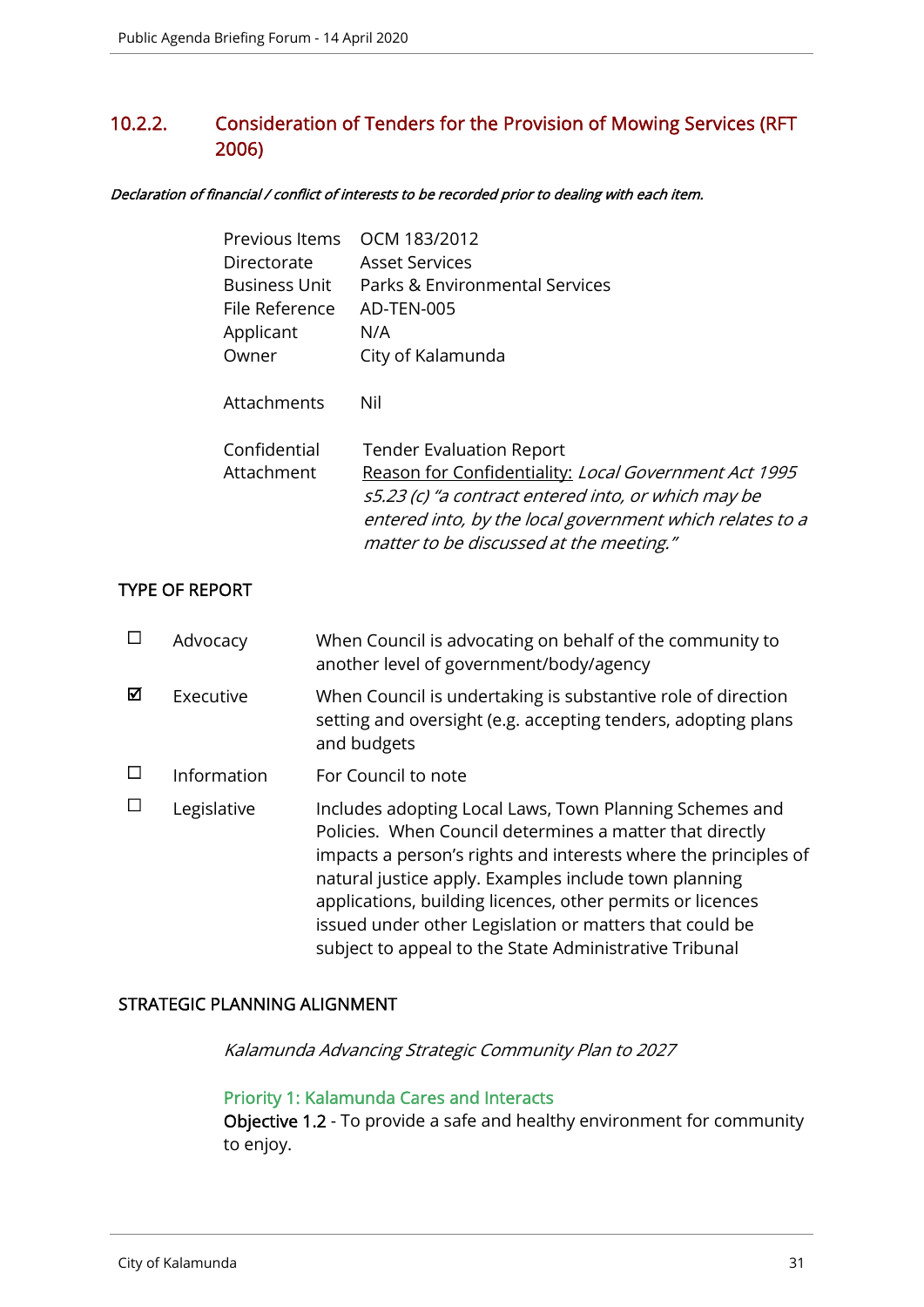**Strategy** - 1.2.3 Provide high quality and accessible recreational and social spaces and facilities.

#### Priority 3: Kalamunda Develops

Objective 3.2 - To connect community to quality amenities. **Strategy 3.2.1** - Optimal management of all assets.

#### EXECUTIVE SUMMARY

- 1. The purpose of this report is to seek Council approval to award a tender seeking to engage a contractor to provide Mowing Services (RFT 2006).
- 2. This will be a services contract providing labour and materials to undertake the mowing services of selected sports grounds, reserves and residential verges throughout the City of Kalamunda (City) to augment services undertaken in house.
- 3. It is recommended Council accept the tender from LLS Australia Pty Ltd (T/A Lochness Landscape Services) ACN 606 751 366 based on the schedule of rates for an initial three-year period with the option to extend for two single year extensions.

#### **BACKGROUND**

- 4. The City's tendered contract for reserve mowing lapsed on 12 February 2020.
- 5. Since this time, a request for quote for the work has been in place. This arrangement is due to cease on 17 May 2020.
- 6. It was decided to undertake a Tender for General Mowing Services for both programmed and ad hoc services to better meet demand in accordance with agreed service standards.

#### DETAILS AND ANALYSIS

7. The City issued RFT 2006 seeking to engage a contractor to provide mowing services for selected sports grounds, reserves and residential verges, for an initial three-year period, with two optional single year extensions at the City's discretion. Tenders closed on 27 February 2020, with ten tenders received by the closing date.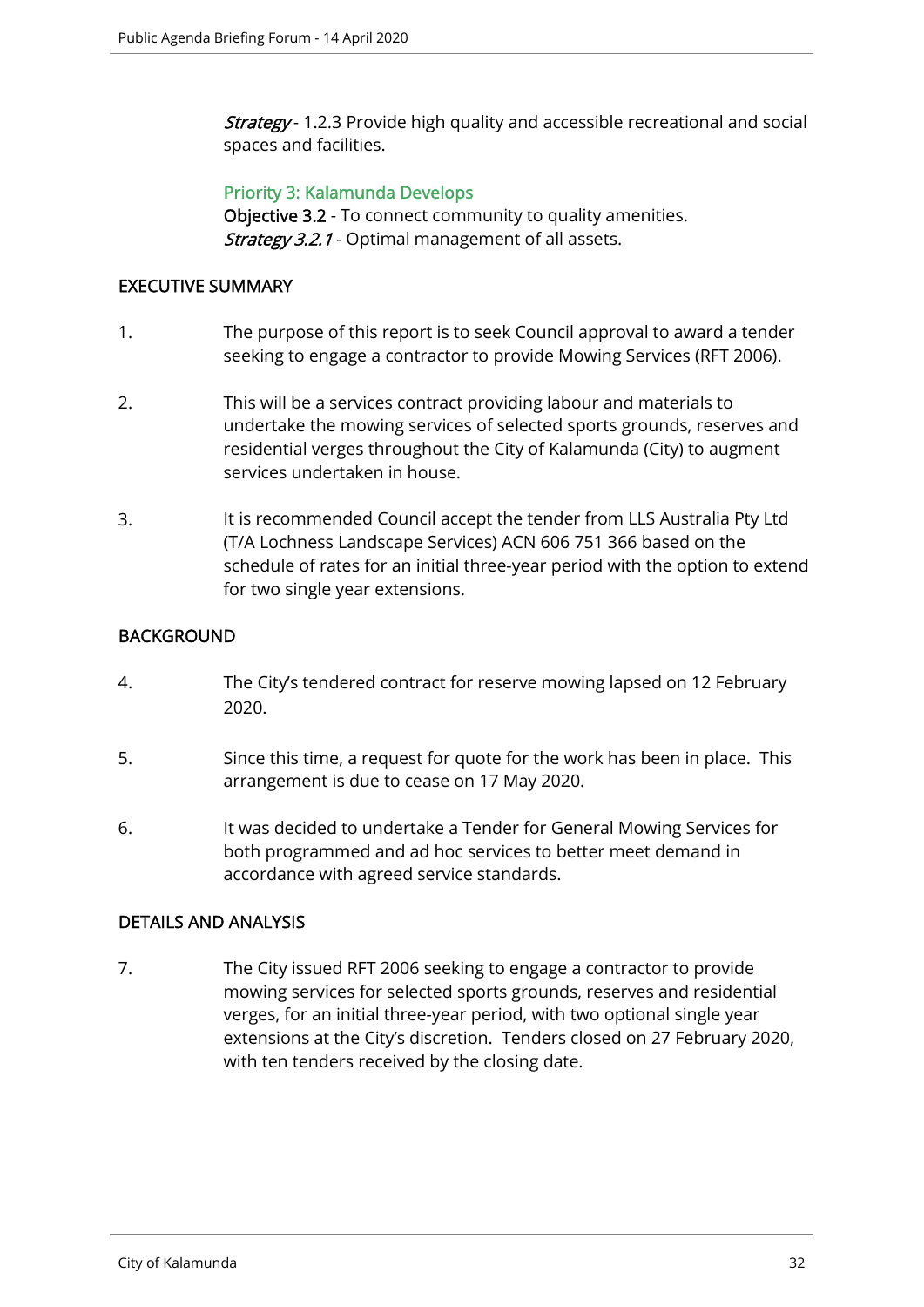- 8. Tenders received by the closing date were from the following companies (in alphabetical order):
	- a) Environmental Industries;
	- b) GAS Assets Pty Ltd T/A Gekko Contracting & Turf & Landscape Services
	- c) Green Options;
	- d) Gro-turf Pty Ltd;
	- e) Landscape and Maintenance Solutions;
	- f) LD Total Pty Ltd;
	- g) Lochness Landscape Services;
	- h) Skyline Landscape Services Pty Ltd
	- i) Turf Care WA Pty Ltd; and
	- j) Turfmaster Facility Management.
- 9. An Evaluation Panel was convened of suitable qualified City officers to assess the tenders received.
- 10. Tenders were assessed in a staged process of firstly checking for compliance to matters set out in the tender invitation. The Tender from Turfmaster Facility Management was non-compliant.
- 11. Compliant tenders were then assessed against the Qualitative Criteria (again set out in the tender invitation). The Qualitative Criteria and weighting were determined as follows:

| <b>Qualitative Criteria</b> | <b>Weighting</b> |
|-----------------------------|------------------|
| Demonstrated Experience     | 30%              |
| Tenderer's Resources        | 70%              |

- 12. Five tender submissions met the required Qualitative Pass Mark (QPM).
- 13. The nine compliant tenders were ranked as follows regarding the Qualitative Criteria:

| Tenderer                                        | <b>Score</b> | Rank |
|-------------------------------------------------|--------------|------|
| Turf Care WA Pty Ltd                            | 70%          |      |
| Landscape and Maintenance Solutions             | 60%          | $=2$ |
| Lochness Landscape Services                     | 60%          | $=2$ |
| GAS Assets Pty Ltd T/A Gecko Contracting Turf & | 60%          | $=2$ |
| Landscape Services                              |              |      |
| Environmental Industries Pty Ltd                | 60%          | $=2$ |
| Skyline Landscape Services Pty Ltd              | 54%          | 6    |
| Gro-Turf Pty Ltd                                | 53%          |      |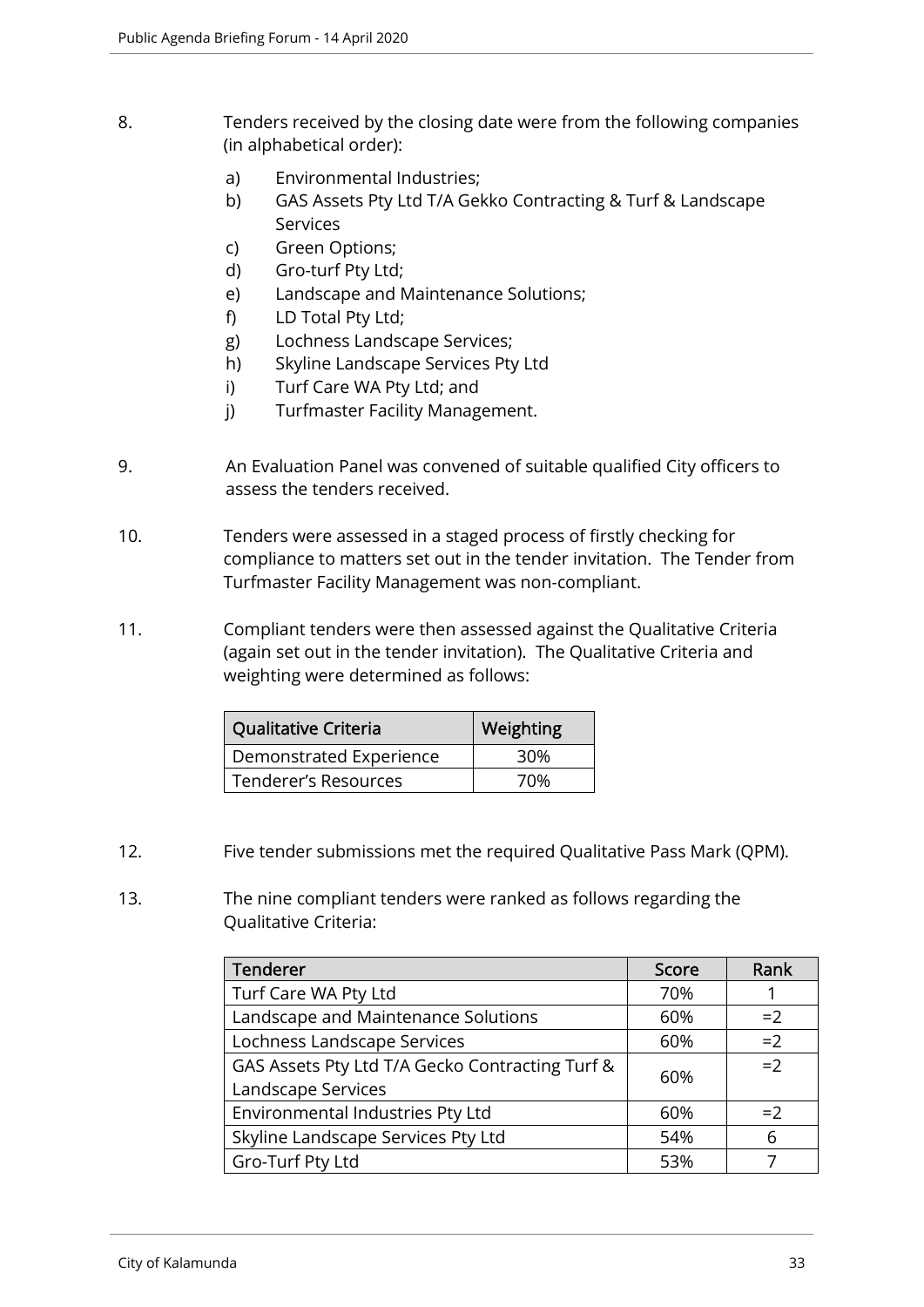| LD Total Pty Ltd | 46% |  |
|------------------|-----|--|
| Green Options    | 40% |  |

- 14. Tenders which met or exceeded the qualitative pass mark of 60% were then assessed for price.
- 15. The contract has been constructed essentially as a fixed price contract for a variety of services required, their locations and frequencies. The City has the flexibility in the contract to scale up/down the services in response to matters such as changed growing conditions, service standards and change in mix between in-house and contracted services.
- 16. The tender evaluation report is provided as Confidential Attachment 1 to this report.
- 17. The recommended tender best satisfied the City's requirements in terms of:
	- a) meeting or exceeding the qualitative assessment benchmark;
	- b) proven capacity and capability to undertake the work;
	- c) satisfying reference checks from previous clients;
	- d) satisfying independent financial Corporate Scorecard check; and
	- e) providing the best value for money outcome.
- 18. For the purposes of evaluation of the tender prices, assessment was undertaken based on the fixed set of services set out in the tender invitation. The actual spend, year on year, will vary depending on circumstances.

#### APPLICABLE LAW

19. Section 3.57 of Local Government Act 1995 and Part 4 of the Local Government (Functions and General) Regulations 1996.

#### APPLICABLE POLICY

20. Policy C-PP01 – Purchasing, has been followed and complied with.

#### FINANCIAL CONSIDERATIONS

21. It is estimated that this Contract will be in the order of \$1,254,531 annually depending on approved budgets in each Financial Year.

#### **SUSTAINABILITY**

22. Nil.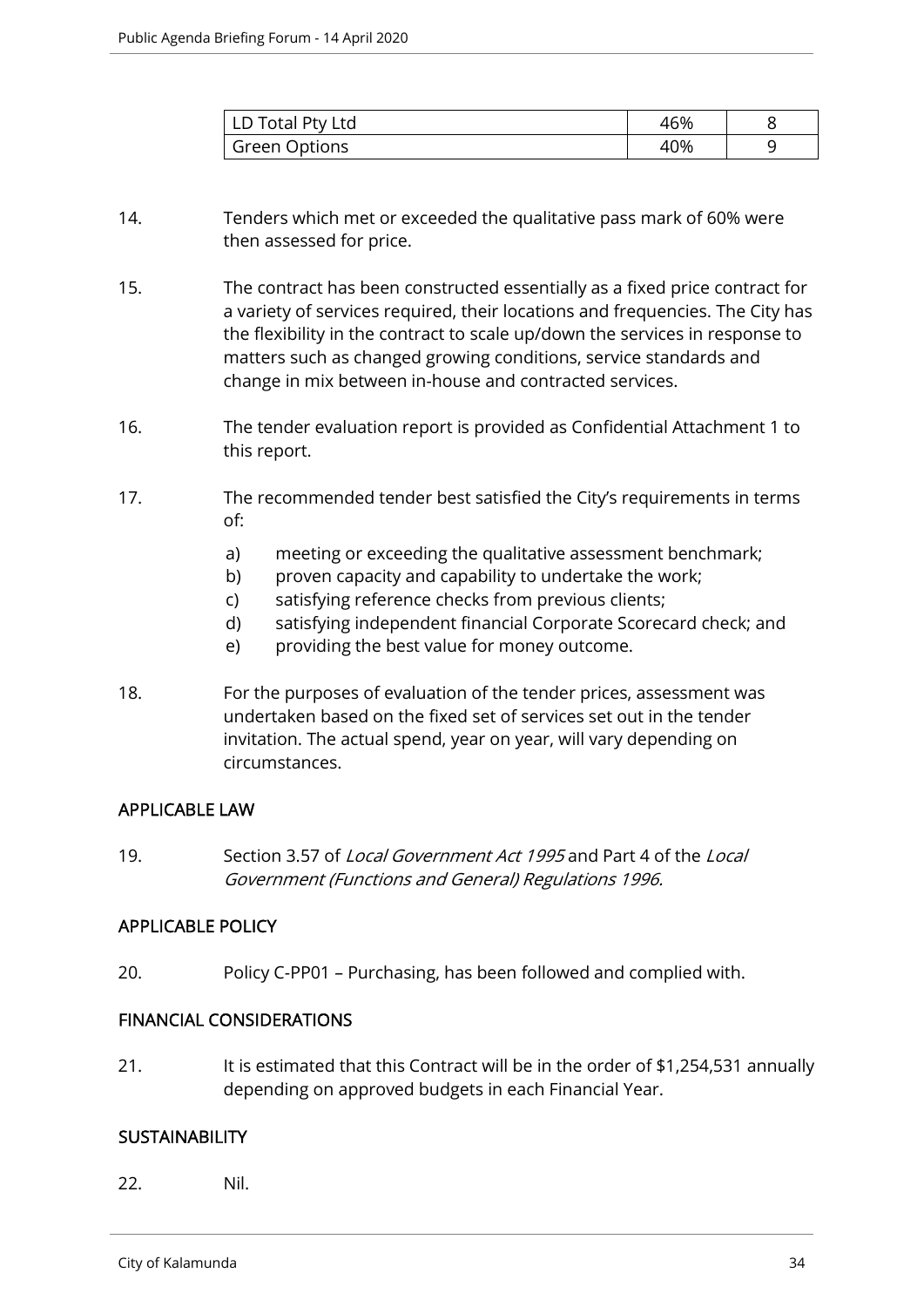#### RISK MANAGEMENT

23. Risk: The Contractor fails to fulfil the requirements of the contract, leading to increased costs to the City through re-tendering.

| Consequence            |                                                                 | Likelihood | Rating |
|------------------------|-----------------------------------------------------------------|------------|--------|
| Insignificant          |                                                                 | Unlikely   | Low    |
| <b>Action/Strategy</b> |                                                                 |            |        |
| a)                     | Corporate scorecard confirms financial viability of contractor. |            |        |
| b)                     | Formal and detailed Qualitative criteria within Tender minimise |            |        |
|                        | risk.                                                           |            |        |

#### **CONCLUSION**

24. After evaluating all the submissions from the various tenderers and taking all the risks into consideration, it is believed that Lochness Landscape Services proved to be the best value for money for the provision of Mowing Services for the City.

#### Voting Requirements: Simple Majority

#### RECOMMENDATION

That Council ACCEPT the tender for Mowing Services (RFT 2006) from LLS Australia Pty Ltd (T/A Lochness Landscape Services) ACN 606 751 366 as per the schedule of rates set out in Confidential Attachment 1 to this report for an initial three-year term with two further single year extensions at the City of Kalamunda's discretion.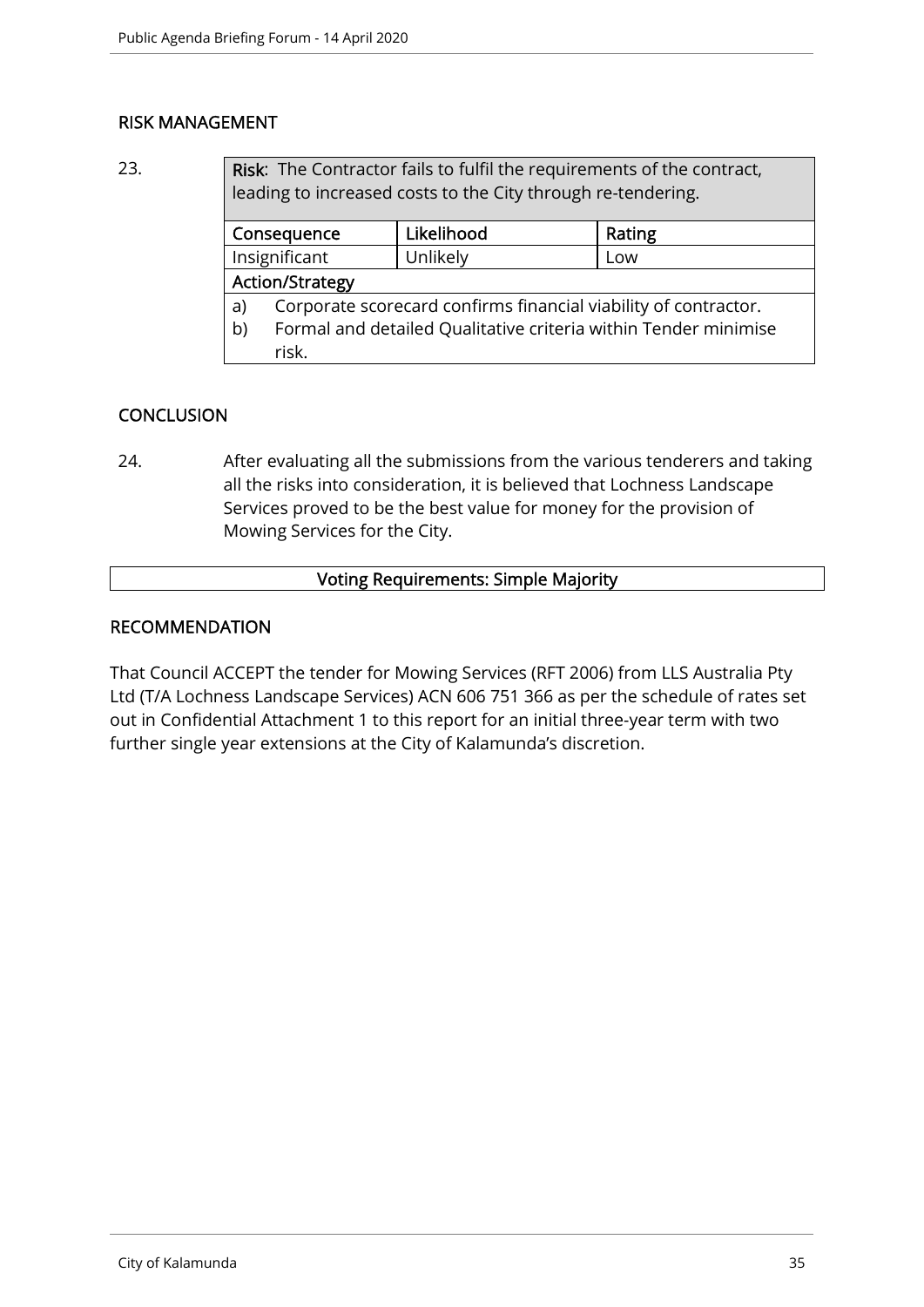#### 10.2.3. Department of Transport Long Term Cycle Network (LTCN)

Declaration of financial / conflict of interests to be recorded prior to dealing with each item.

| Previous                  | OCM 251/2019; OCM 107/2018          |
|---------------------------|-------------------------------------|
| Items                     |                                     |
| Directorate               | <b>Asset Services</b>               |
|                           | <b>Business Unit Asset Planning</b> |
| File Reference EG-CMP-033 |                                     |
| Applicant                 | N/A                                 |
| Owner                     | N/A                                 |
|                           |                                     |

# Attachments 1. LTCN Map [10.2.3.1 - 1 page]

#### TYPE OF REPORT

| ⊠ | Advocacy    | When Council is advocating on behalf of the community to<br>another level of government/body/agency                                                                                                                                                                                                                                                                                                                                |
|---|-------------|------------------------------------------------------------------------------------------------------------------------------------------------------------------------------------------------------------------------------------------------------------------------------------------------------------------------------------------------------------------------------------------------------------------------------------|
|   | Executive   | When Council is undertaking is substantive role of direction<br>setting and oversight (e.g. accepting tenders, adopting plans<br>and budgets                                                                                                                                                                                                                                                                                       |
|   | Information | For Council to note                                                                                                                                                                                                                                                                                                                                                                                                                |
|   | Legislative | Includes adopting Local Laws, Town Planning Schemes and<br>Policies. When Council determines a matter that directly<br>impacts a person's rights and interests where the principles of<br>natural justice apply. Examples include town planning<br>applications, building licences, other permits or licences<br>issued under other Legislation or matters that could be<br>subject to appeal to the State Administrative Tribunal |

#### STRATEGIC PLANNING ALIGNMENT

Kalamunda Advancing Strategic Community Plan to 2027

#### Priority 3: Kalamunda Develops

Objective 3.2 - To connect community to quality amenities. **Strategy 3.2.2** - Provide and advocate for improved transport solutions and better connectivity through integrated transport planning.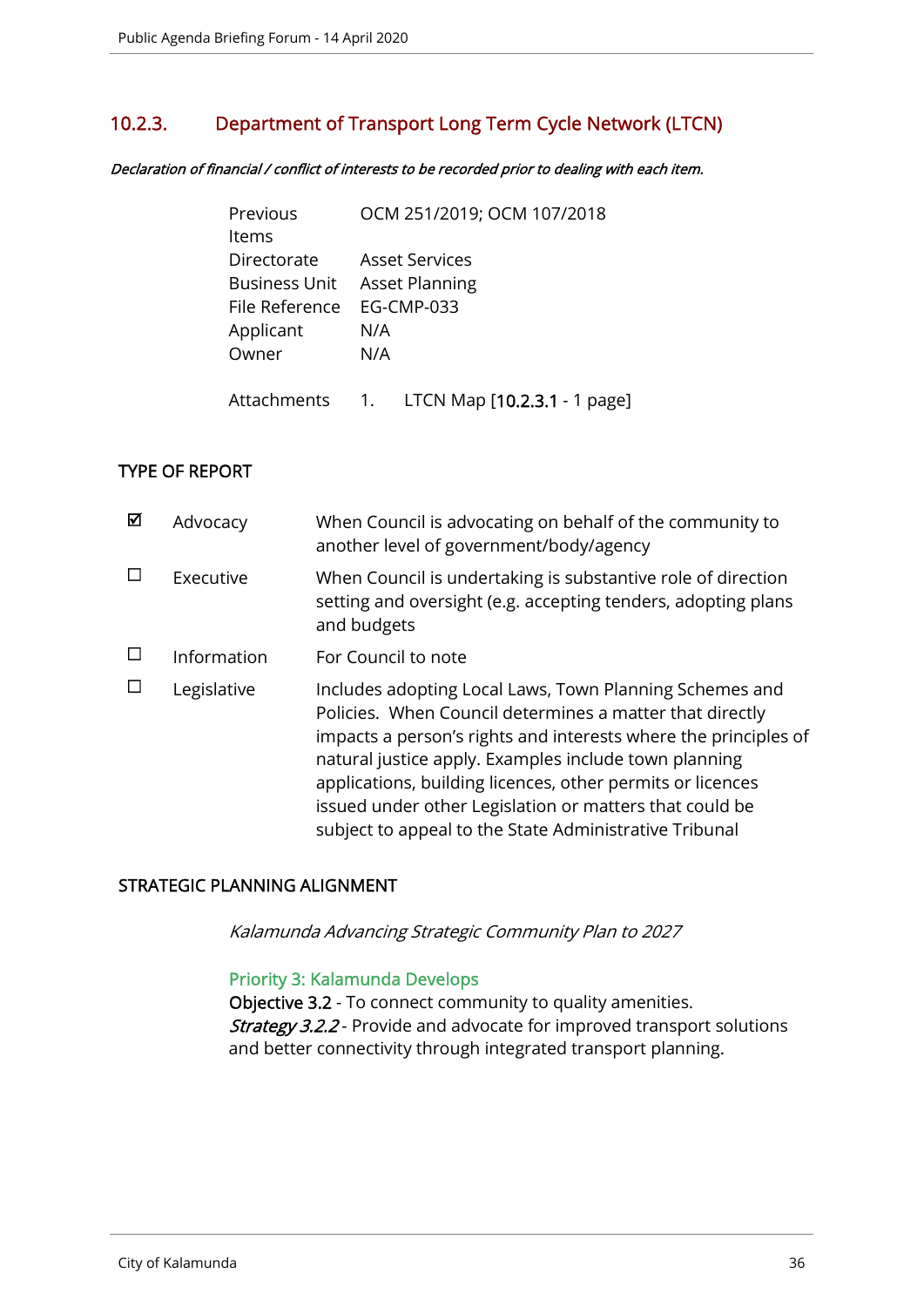#### EXECUTIVE SUMMARY

- 1. The purpose of this report is to consider the adoption of the Department of Transport's Long-Term Cycle Network (LTCN) developed by the Department in consultation with the City of Kalamunda (City).
- 2. Council endorsement of the LTCN is required in order to remain eligible for the Western Australian Bicycle Network (WABN) Program grant funding for cycling infrastructure projects.
- 3. It is recommended the LTCN be endorsed by Council.

#### **BACKGROUND**

- 4. At the Ordinary Meeting of Council of 26 June 2018, the City of Kalamunda Bicycle Plan – Technical Report (2017) and City of Kalamunda Bicycle Plan – Summary Report (2017) were adopted for implementation.
- 5. The City's Bicycle Plan included a plan of works covering over twenty years, as well as identifying actions to undertake advocacy, and communicate behaviour change and community awareness.

#### DETAILS AND ANALYSIS

- 6. The Department of Transport (Department) has developed a LTCN which will provide direction in the planning for bicycle infrastructure across the metropolitan Perth and Peel regions. As part of the development of this Plan, the Department is seeking endorsement of the LTCN by all metropolitan local governments.
- 7. As of July 2020, all WABN Program funding for local governments within Perth and Peel will be linked to the LTCN. The LTCN has been developed to also assist in state and federal funding decisions and applications.
- 8. Only bicycle routes shown in the LTCN and endorsed by the respective Council of the local government will be eligible for grants from July 2020.
- 9. The LTCN reflects the mapping of proposed bicycle routes only.
- 10. The City of Kalamunda Bicycle Plan (2017) has been used by the Department of Transport in the development of the LTCN.
- 11. The mapping has been reviewed by the City and there are some minor additions and changes to bicycle routes within the City of Kalamunda. A map of the LTCN routes, showing the additions, is shown in Attachment 1.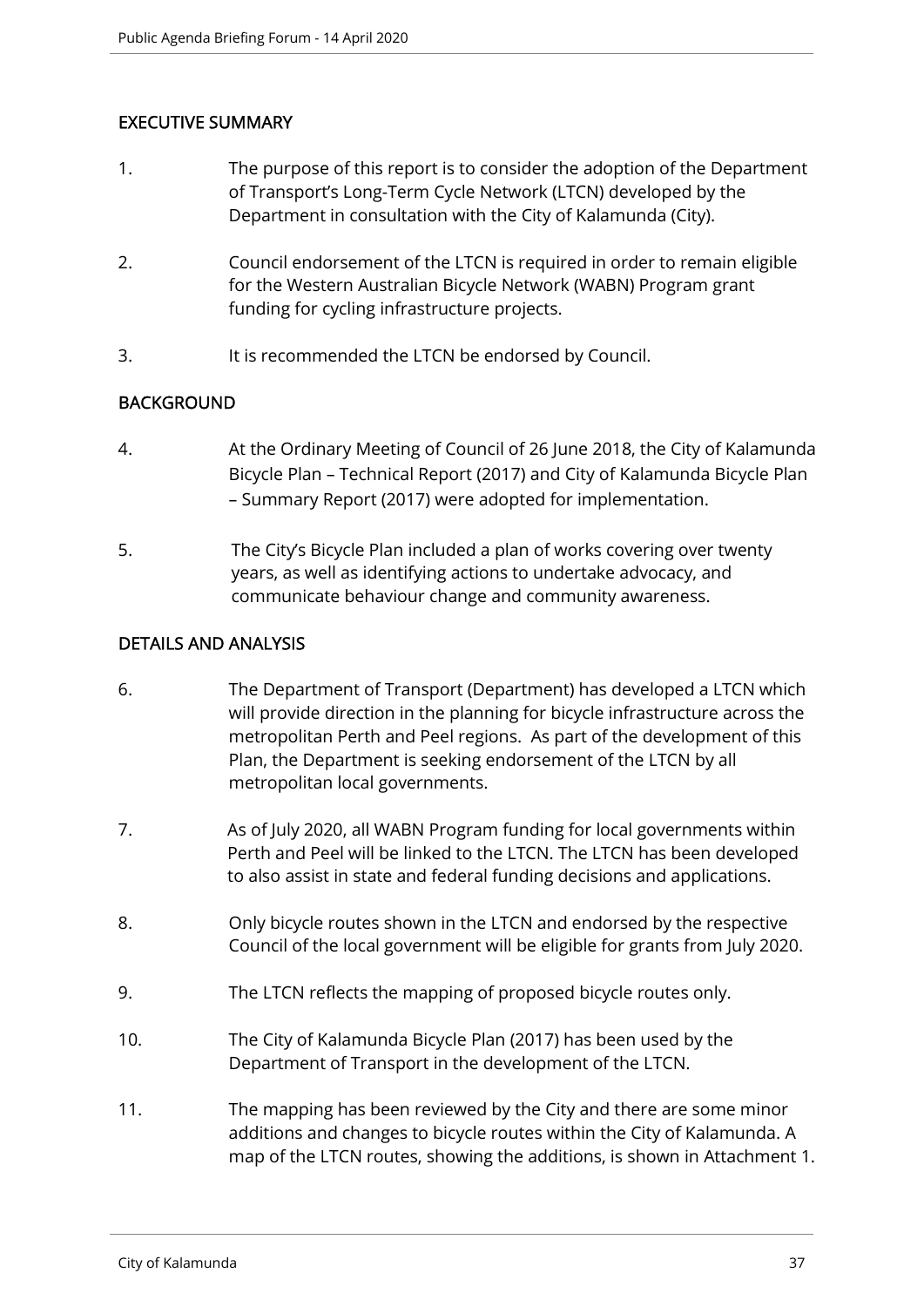- 12. The additions to the routes provided in the City of Kalamunda Bicycle Plan are:
	- a) a Secondary Cycling Route along Crystal Brook Road from Kelvin Road to Welshpool Road East;
	- b) a Secondary Cycling Route along Welshpool Road East from Crystal Brook Road past Tonkin Highway to Hale Road;
	- c) a Local Cycling Route passing Mary's Mount Catholic Primary School along Davies Crescent and other local streets; and
	- d) a Local Cycling Route passing Gooseberry Hill Primary School along Huntley Street and other local streets.
- 13. The changes to the routes provided by the City's Bicycle Plan are that LTCN does not include training routes.
- 14. The LTCN does not require the City of Kalamunda to alter the priority of delivery or timing of bicycle infrastructure. It also does not commit Council or the Department of Transport to deliver all, or any part, of the LTCN within a specific timeframe.
- 15. There are also no commitments to funding the routes within the LTCN.
- 16. Endorsement by Council will confirm the support for local and state government agencies to work collaboratively in delivering the aspirational LTCN over the longer term.

#### APPLICABLE LAW

17. The *Road Traffic Code* (2000) applies to any works in the road reserve.

#### APPLICABLE POLICY

18. There are no Council policies which directly relate to this subject.

#### STAKEHOLDER ENGAGEMENT

19. Community consultation will be undertaken as required as part of the detailed planning and delivery of actions arising from the City's Bicycle Plan.

#### FINANCIAL CONSIDERATIONS

20. In 2018, Council endorsed funding in the order of \$500,000 per annum to deliver the actions outlined in the City of Kalamunda Bicycle Plan.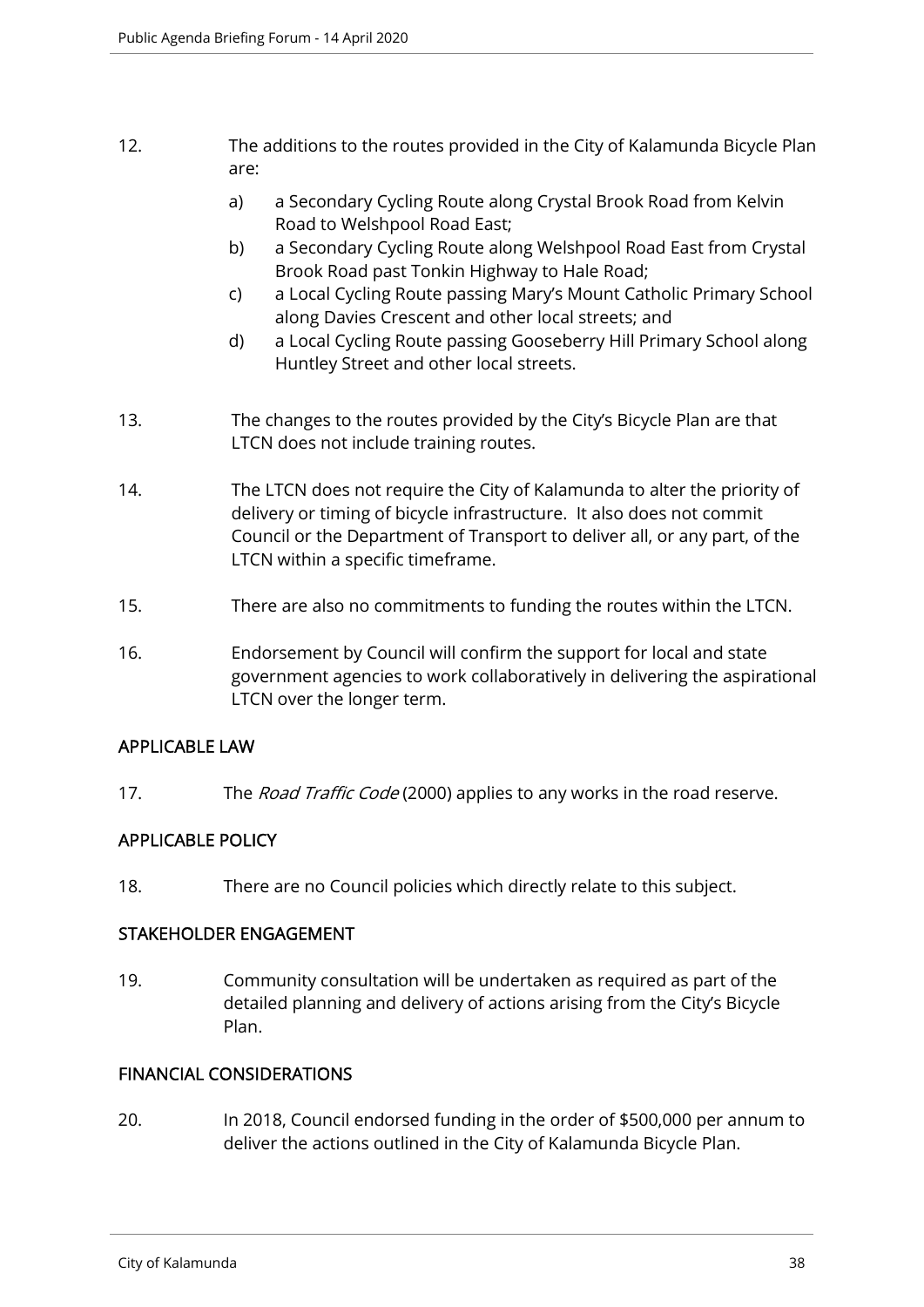#### **SUSTAINABILITY**

#### Social Implications

21. The LTCN will allow for consistent funding, planning and delivery of bicycle infrastructure throughout Perth and Peel to support cycling infrastructure for local communities.

#### Economic Implications

22. Improvements in cycling infrastructure support cycling-related tourism activities, alternative transport mode considerations and development opportunities.

#### Environmental Implications

23. Improvements in cycling infrastructure support increased cycling activities, leading to reduction in fossil fuel use, congestion, noise and emissions.

#### RISK MANAGEMENT

24. **Risk:** That the LTCN does not meet the needs of the community, resulting in resource and funding commitments that do not provide expected benefits. Consequence | Likelihood | Rating Moderate | Unlikely | Low Action/Strategy Further consultation will be undertaken for individual projects to establish detailed needs as projects arise, where relevant and required.

#### **CONCLUSION**

25. The LTCN aligns well with the City of Kalamunda Bicycle Plan, and the endorsement of the LTCN will ensure the City of Kalamunda can continue to access the WABN Program grant funding in the future.

#### Voting Requirements: Simple Majority

#### RECOMMENDATION

That Council ENDORSE the Long-Term Cycle Network developed by the Department of Transport.